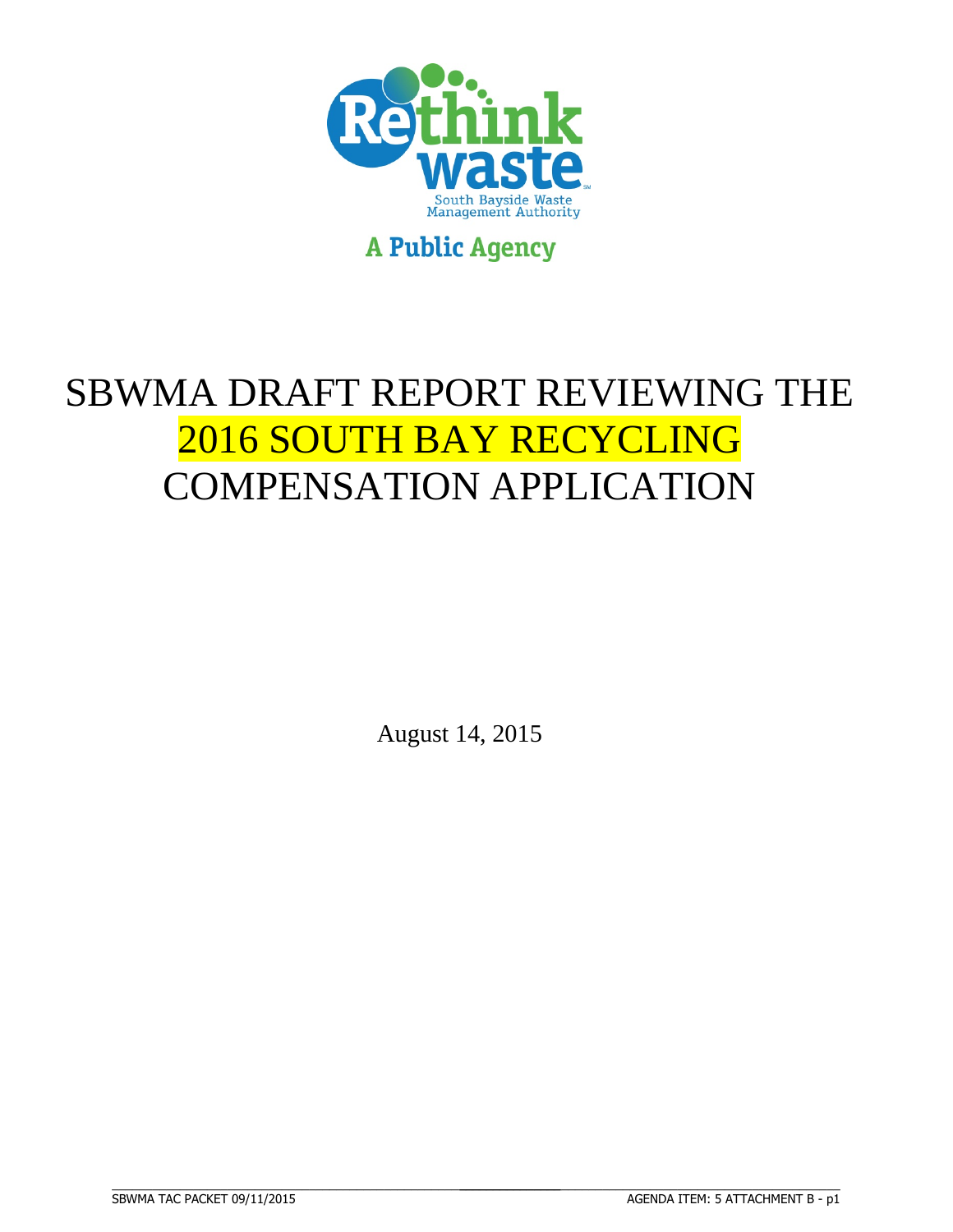### **TABLE OF CONTENTS**

| <b>SECTION 1. BACKGROUND</b>                                 |  |
|--------------------------------------------------------------|--|
|                                                              |  |
|                                                              |  |
|                                                              |  |
|                                                              |  |
|                                                              |  |
| SECTION 2. SOUTH BAY RECYCLING 2016 COMPENSATION APPLICATION |  |
|                                                              |  |

SECTION 3. RECOMMENDED SBR FEES / TON FOR 2016

#### **APPENDICES**

#### **APPENDIX A** – SBR COST ADJUSTMENT WORKSHEETS

 $\_$  , and the set of the set of the set of the set of the set of the set of the set of the set of the set of the set of the set of the set of the set of the set of the set of the set of the set of the set of the set of th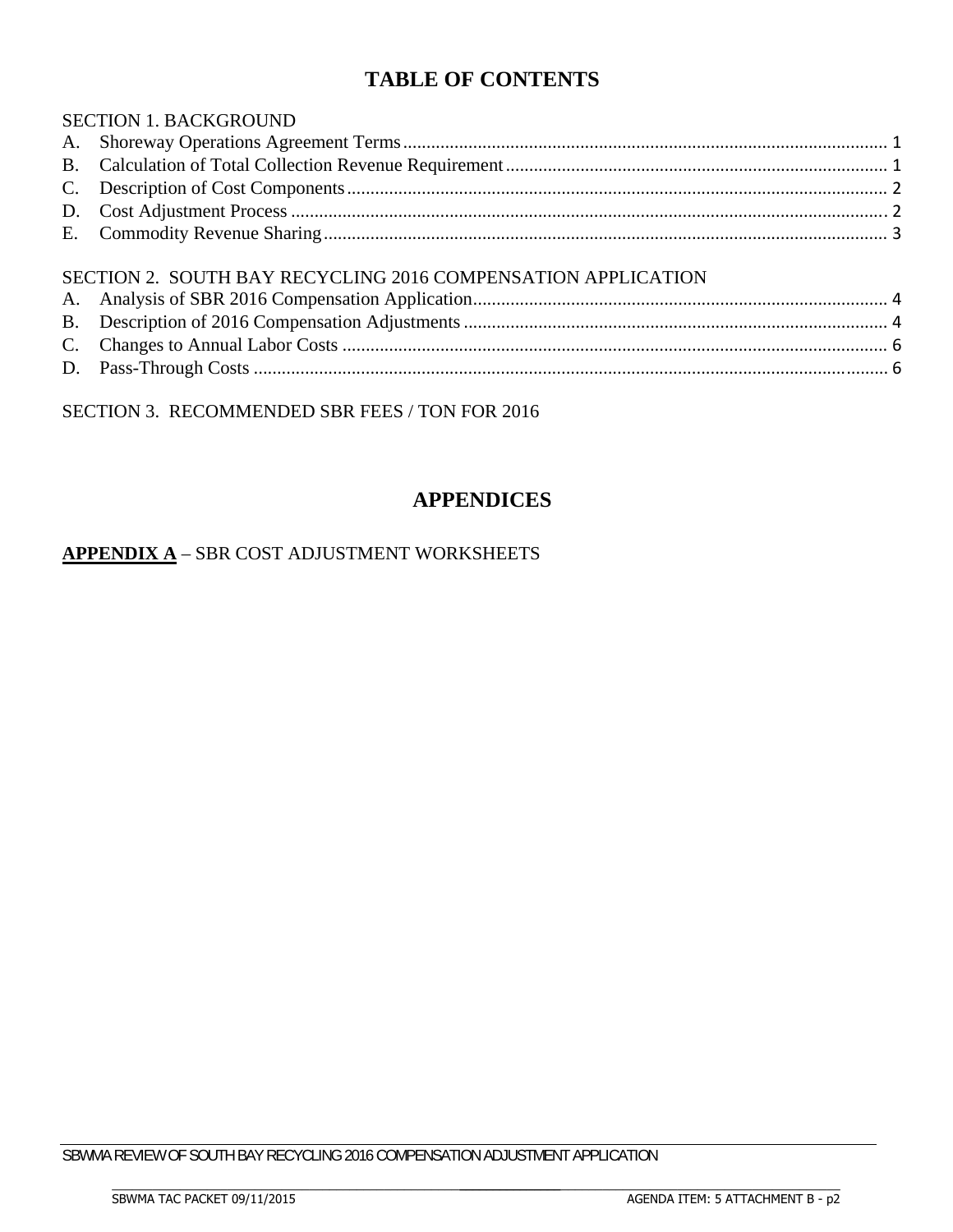#### **SECTION 1. BACKGROUND**

#### **A. Shoreway Operations Agreement Terms**

South Bay Recycling, LLC (SBR) was selected as the facility operator on April 23, 2009, and a final Shoreway Operations Agreement ("Agreement") was approved by the Board on July 23, 2009. Article 7 and Attachments 13-A and B of the Agreement prescribe that the SBWMA is responsible for conducting the annual review and analysis of SBR's compensation application due by July  $1<sup>st</sup>$  each year. The SBWMA is charged with performing a thorough review to ensure the application is complete and follows the proscribed compensation adjustment methodology in the Operations Agreement to arrive at the recommended 2016 fees per ton contained in this report. This rate application provides the basis for adjusting SBR's approved 2015 fees per ton for the rate year of 2016. SBR is paid monthly based on the approved fees per ton times the actual number of tons processed and transported.

#### **B. Calculation of Total Collection Revenue Requirement**

The approved 2016 compensation for SBR will be bundled with all other SBWMA operating budget expenses (e.g., disposal expense, franchise fees paid to the City of San Carlos, debt service, Agency program budget, etc.) to set the 2016 Shoreway Tip Fees which are considered at the November SBWMA Board meeting each year. The tip fees are budgeted to increase by 2.16% for FY1516.

The 2016 Shoreway Tip Fees are the basis for setting the Disposal Pass-Through expenses that become part of the Total Collection expense and the total Revenue Requirement for each Member Agency upon which it sets its solid waste rates for 2016. These costs are described in detail in "Other Pass-Through Costs" in the 2016 Recology Draft Rate Report and are the result of the Shoreway Facility tipping fees charged on the estimated number of solid waste and organics tons delivered to Shoreway throughout the year. The figure below graphically shows how the Shoreway tipping fees are related to the calculation of the Member Agency revenue requirements.

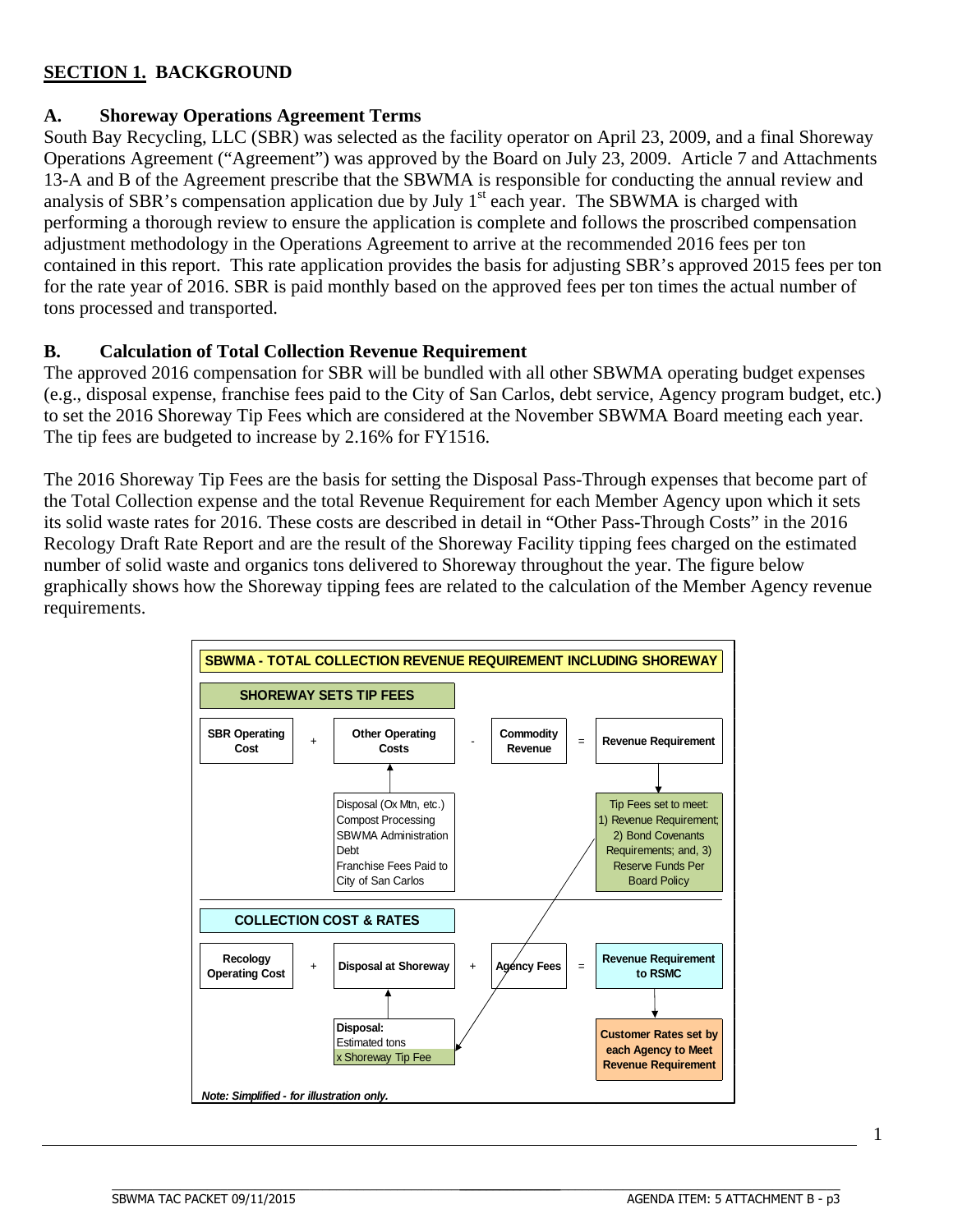#### **C. Description of Cost Components**

As described in Article 7.03 of the Agreement, SBR's basic compensation includes payment for the three core services provided. Payment is based on the fees per ton times the number of tons for:

- **Transfer Station Processing**
- **Recyclable Materials Processing**
- **Transportation to Disposal and Processing Sites**

As described in Attachment 13-A of the Agreement, the fees for the above fee services each comprised of four distinct cost components:

- A. Labor Costs
- B. Fuel and Power Costs
- C. Depreciation Cost
- D. Other Operating and Maintenance Costs

Three of these cost components (i.e., labor, fuel and power, and other operating and maintenance costs), in turn, have subcomponents as follows:

- A. Labor Costs
	- 1. Wages for CBA labor (*index*)
	- 2. Benefits for CBA labor (*index*)
	- 3. Workers' compensation insurance (CBA labor) (*index*)
	- 4. Payroll taxes (CBA labor) (*non-index*)
	- 5. Outside contracted workers from third-party sources (VRS) (*index*)
- B. Fuel and Power Costs
	- 1. Electricity (*non-index*)
	- 2. Fuel (*index*)
- C. Depreciation Cost (*no adjustment*)
- D. Other Operating and Maintenance Costs (*index*)
	- 1. Wages and benefits for non-CBA employees
	- 2. Wages and benefits for CBA clerical
	- 3. Repair and maintenance expenses
	- 4. Equipment rental expenses
	- 5. Other vehicle-related expenses (e.g. licensing, taxes)
	- 6. Insurance, safety and claims
	- 7. Other general & administrative expense

#### **D. Cost Adjustment Process**

A major goal for the Shoreway Operations Contractor selection process that was initiated in 2005 was to make the contractor's cost adjustment process more predictable and transparent. Article 7.05 and Attachment 13-A of the Operations Agreement prescribes a detailed cost adjustment methodology that ties most of the cost adjustments to standard indexes (i.e., CPI). This cost adjustment methodology is the basis for SBR's Rate Application submittal and the SBWMA staff's subsequent review for completeness, accuracy, and consistency with the requirements of the Agreement.

The cost adjustment process uses SBR's approved 2015 Fees as the basis for adjustment to the new 2016 Fees. As detailed in the Agreement, the adjustment process for the 2016 Fees structure is illustrated in following chart.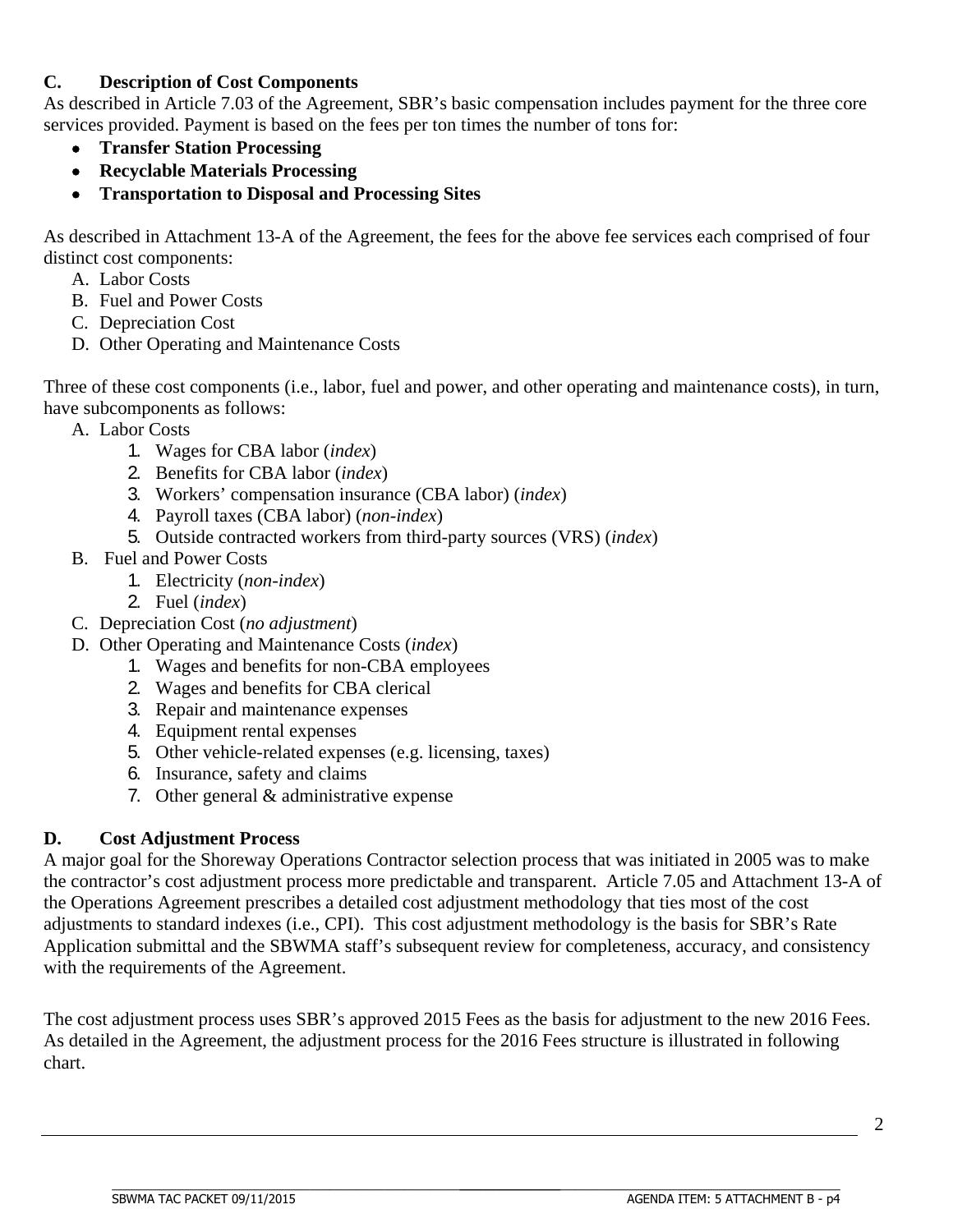| <b>SBWMA - Shoreway Operations Contractor Cost Adjustment Process</b>  |   |                                                                                  |          |                                                  |  |  |  |  |
|------------------------------------------------------------------------|---|----------------------------------------------------------------------------------|----------|--------------------------------------------------|--|--|--|--|
| 2015 Base Cost                                                         |   | <b>Adjustment</b>                                                                |          | <b>2016 Compensation</b>                         |  |  |  |  |
| CBA: TS/MRF, Mechanics,<br>Drivers, & Clerical<br>(wages and benefits) | ÷ | <b>Index</b>                                                                     | =        | Base plus Adjustment                             |  |  |  |  |
| <b>Other Cost</b>                                                      | ÷ | <b>Index</b>                                                                     | $=$      | Base plus Adjustment                             |  |  |  |  |
| Power                                                                  | ÷ | Blend of actual PG&E rate<br>& ISH Solar rate                                    | $=$      | Base plus Adjustment                             |  |  |  |  |
| Depreciation                                                           | ٠ | No Change                                                                        | =        | Prior year's Depreciation                        |  |  |  |  |
| <b>Profit</b>                                                          | ٠ | Profit calculated on total<br>adjustments at Operating<br>Ratio in Proposal      | $=$      | <b>Base plus Adjustment</b>                      |  |  |  |  |
| <b>Pass-Through Cost</b>                                               |   |                                                                                  |          |                                                  |  |  |  |  |
| <b>Interest</b>                                                        |   | Interest is fixed on sliding<br>scale based on final capital<br>cost             |          | Annual Interest Expense<br>per Interest Schedule |  |  |  |  |
| Other                                                                  |   | Actual cost reimbursed<br>(i.e., Buyback payments,<br>new regulatory fees, etc.) |          | <b>Actual Cost</b>                               |  |  |  |  |
| <b>Total Base Compensation</b>                                         | ÷ | <b>Total of Above</b>                                                            | $\equiv$ | <b>Total of Above</b>                            |  |  |  |  |
| Note: Simplified - for illustration only.                              |   |                                                                                  |          |                                                  |  |  |  |  |

#### **E. Commodity Revenue Sharing**

Another portion of SBR's compensation comes from Commodity Revenue Share. The commodity revenues from the recyclable materials processed at the Shoreway MRF are split between SBWMA and SBR -- SBR receives a minority share of the MRF commodity revenues as an incentive to maintain high recovery and obtain the best commodity sales prices. However, SBR guarantees to the SBWMA commodity revenue of \$5.5 million and the Revenue Share only starts after the guarantee threshold is met (\$5.5 million).

In year 2015, the Commodity Revenue Share to SBR was twenty-eight percent (28%) and SBR was paid a 28% of the commodity sales revenue above the Revenue Guarantee. In 2016, as a result of the MRF's high recovery and low residue in year 2015, SBR is again eligible for a 28% share of commodity sales revenue (see Article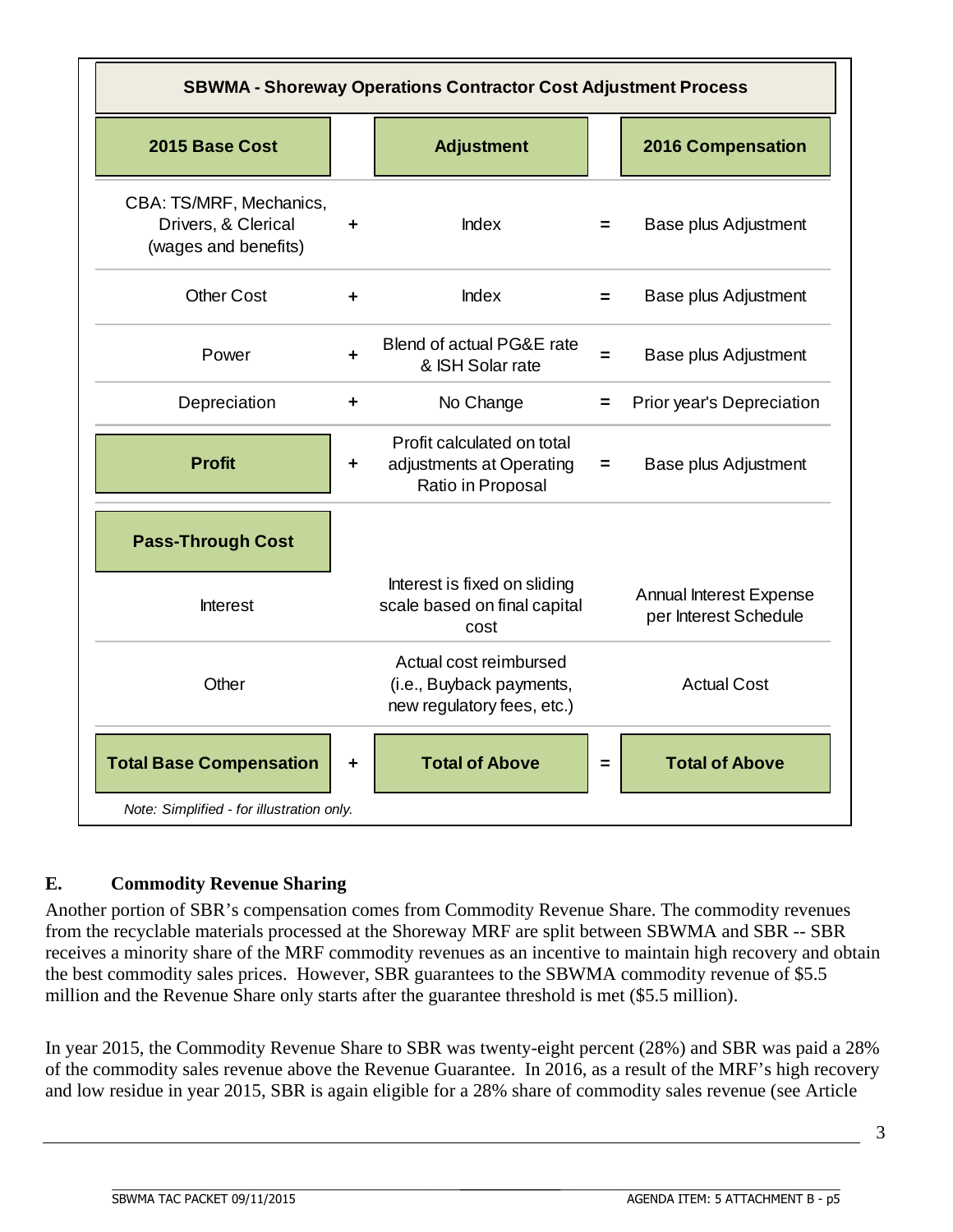7.07 of the Agreement - Residue-Reduction Incentive Program). In 2015, the residue rate at the MRF remained at 7% and subsequently the revenue share remains at 28% in 2016. (Note: the actual value of the revenue share is not shown in this report, since it is based on the actual tonnage and commodity revenue for the full-year of 2015. Hence, an estimate is used in the SBWMA Annual Budget and calendar year projections. As a point of reference, the commodity sales revenue share paid to SBR in year 2015 was \$1,422,795.)

#### **SECTION 2. SBR 2016 COMPENSATION APPLICATION**

#### **A. Analysis of SBR 2016 Compensation Application**

The SBWMA staff conducted the review of the SBR Compensation Application and worked closely with the company to ensure that questions and concerns were answered and their application was modified as necessary to address any changes. Staff has verified that the SBR Rate Application is complete and meets the requirements of the Agreement. The results of the review and recommended rate adjustment are summarized in **Table 1** below.

| Table 1                                                                                                               |    |                                       |      |             |            |    |                   |      |             |
|-----------------------------------------------------------------------------------------------------------------------|----|---------------------------------------|------|-------------|------------|----|-------------------|------|-------------|
|                                                                                                                       |    | 2015 Payment/Ton vs. 2016 Payment/Ton |      |             |            |    |                   |      |             |
|                                                                                                                       |    |                                       |      |             | Rate       |    |                   |      |             |
| <b>Cost Category</b>                                                                                                  |    |                                       | 2015 |             | Adjustment |    |                   | 2016 |             |
| <b>Operating Cost</b>                                                                                                 |    | <b>Total Cost</b>                     |      | Payment/Ton | %          |    | <b>Total Cost</b> |      | Payment/Ton |
| <b>Transfer Station Fee</b>                                                                                           | \$ | 4,502,919                             | \$   | 12.59       | 1.97%      | \$ | 4,591,441         | \$   | 12.84       |
| MRF Fee (net of residue)                                                                                              | \$ | 5,777,977                             | \$.  | 78.06       | 2.17%      | \$ | 5,903,812         | \$   | 79.76       |
| Transport Fee (cost/ton-mile)                                                                                         | \$ | 6,508,106                             | \$   | 1.075       | 0.62%      | \$ | 6,548,766         | \$   | 1.081       |
| Transport (cost/ton)                                                                                                  |    |                                       | \$   | 18.19       | 0.62%      |    |                   | \$   | 18.31       |
| <b>Total Operating Cost</b>                                                                                           | \$ | 16,789,002                            |      |             | 1.52%      | \$ | 17,044,019        |      |             |
|                                                                                                                       |    |                                       |      |             |            |    |                   |      |             |
| <b>Contractor Pass-Through Costs</b>                                                                                  |    | <b>Total Cost</b>                     |      | Payment/Ton | %          |    | <b>Total Cost</b> |      | Payment/Ton |
| <b>Total Interest</b>                                                                                                 | \$ | 196,470                               |      |             | $-16.07%$  | \$ | 164,898           |      |             |
| <b>Buyback Payments Estimate</b>                                                                                      | \$ | 888,000                               |      |             | $0.00\%$   | \$ | 888,000           |      |             |
| Total Contractor Pass-Through Cost                                                                                    | \$ | 1,084,470                             |      |             | $-2.91%$   | \$ | 1,052,898         |      |             |
|                                                                                                                       |    |                                       |      |             |            |    |                   |      |             |
| <b>Total Compensation</b>                                                                                             | \$ | 17,873,472                            |      |             | 1.25%      | \$ | 18,096,917        |      |             |
| Note: Buyback payments reflect current payment amount - 2015 total therefore will not tie to last year's Rate Report. |    |                                       |      |             |            |    |                   |      |             |

In aggregate, the recommended 2016 fee adjustments results in an estimated total compensation increase of 1.25%, which is the same as in 2015. (Note: the total costs shown in the above table are for illustration purposes only. SBR is paid the approved fee per ton on the **actual** tons received at the Shoreway facility).

#### **B. Description of 2016 Compensation Adjustments**

Costs in the current compensation application are adjusted primarily based on changes in indexes. Cost categories are adjusted based on the following criteria:

- Labor Cost (CBA for Operators, Mechanics, Drivers, and Clerical) adjusted by index
- Power Cost adjusted based on the change in power rates
- Fuel Cost adjusted by an index
- Other Operating Costs various indices such as CPI

 $\_$  , and the set of the set of the set of the set of the set of the set of the set of the set of the set of the set of the set of the set of the set of the set of the set of the set of the set of the set of the set of th

**-** Depreciation Cost - is not adjusted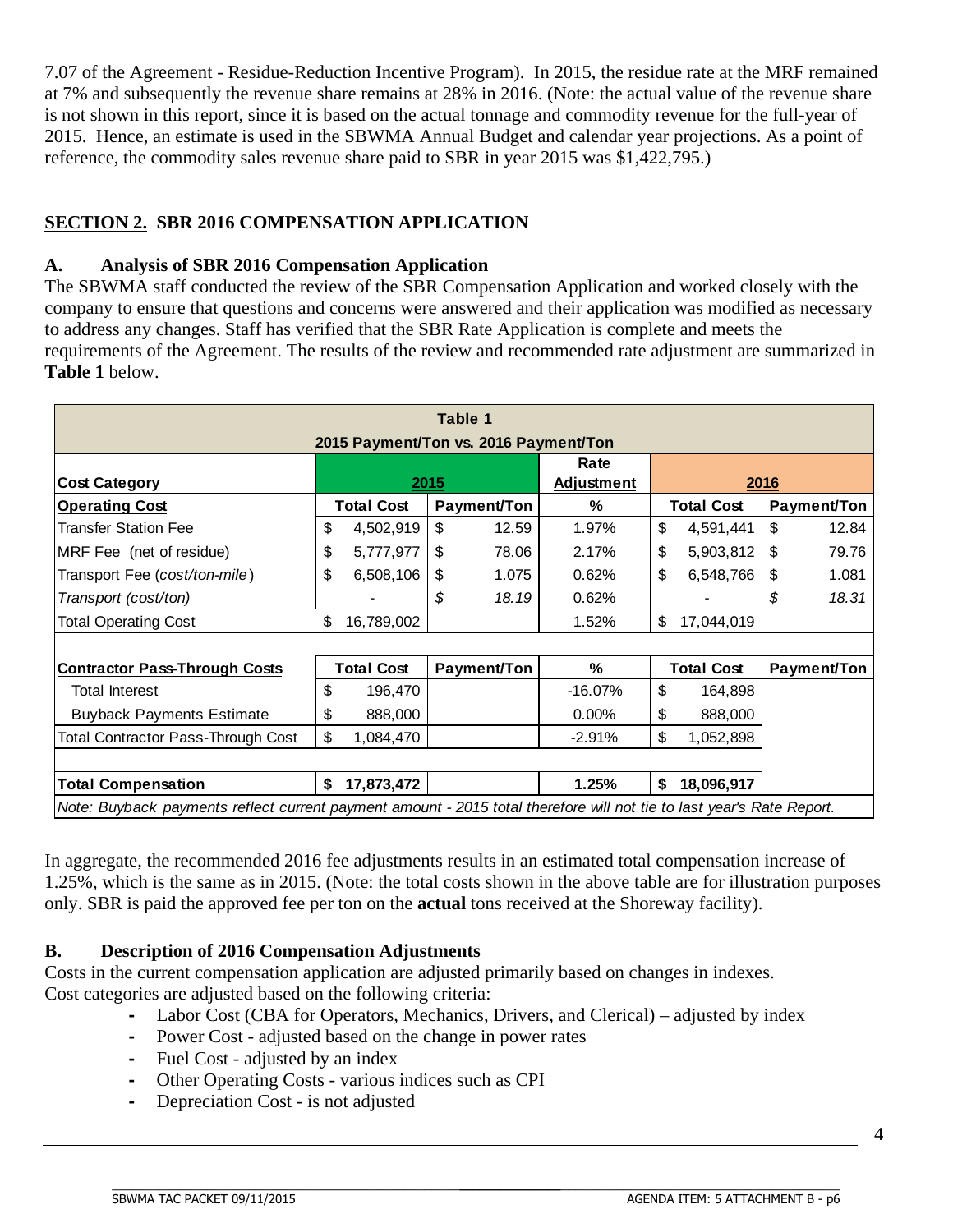**-** Interest Expense - based on sliding fixed schedule

The results of the index-based cost adjustments for the 2016 rates are summarized in **Table 2** on below. A summary of the cost adjustments for 2016 by all cost categories are summarized in the subsequent **Table 3** of the report.

|                                                                                                                                                                                                       | <b>Table 2</b>                                                                                                                                                                                                  |          |          |        |  |  |  |  |  |
|-------------------------------------------------------------------------------------------------------------------------------------------------------------------------------------------------------|-----------------------------------------------------------------------------------------------------------------------------------------------------------------------------------------------------------------|----------|----------|--------|--|--|--|--|--|
|                                                                                                                                                                                                       | <b>Cost Adjustments by Year for Index Changes</b>                                                                                                                                                               |          |          |        |  |  |  |  |  |
| <b>Labor Cost: CBAs Wages &amp; Benefits</b>                                                                                                                                                          |                                                                                                                                                                                                                 |          |          |        |  |  |  |  |  |
|                                                                                                                                                                                                       |                                                                                                                                                                                                                 |          |          |        |  |  |  |  |  |
|                                                                                                                                                                                                       | Index: U.S. Department of Labor, Bureau of Labor Statistics, Private Industry Employment Cost Index for<br>Service-Producing Industries (seasonally adjusted, total compensation, series no. (cis201s00000000i) |          |          |        |  |  |  |  |  |
| Year                                                                                                                                                                                                  | 2015                                                                                                                                                                                                            | 2014     | 2013     | 2012   |  |  |  |  |  |
|                                                                                                                                                                                                       | 122.63                                                                                                                                                                                                          | 119.78   | 117.55   | 115.33 |  |  |  |  |  |
| Avg. Index - April                                                                                                                                                                                    |                                                                                                                                                                                                                 | 1.89%    |          |        |  |  |  |  |  |
| % Change                                                                                                                                                                                              | 2.38%                                                                                                                                                                                                           |          | 1.93%    | 2.17%  |  |  |  |  |  |
|                                                                                                                                                                                                       |                                                                                                                                                                                                                 |          |          |        |  |  |  |  |  |
| Labor Costs: Workers Compensation Ins. & Workers from Third Party (VRS)                                                                                                                               |                                                                                                                                                                                                                 |          |          |        |  |  |  |  |  |
| Index: U.S. Department of Labor, Bureau of Labor Statistics, Private Industry Employment Cost Index for<br>Total All workers (not seasonally adjusted, total benefits, series no. CIU2030000000000A). |                                                                                                                                                                                                                 |          |          |        |  |  |  |  |  |
| Year                                                                                                                                                                                                  | 2015                                                                                                                                                                                                            | 2014     | 2013     | 2012   |  |  |  |  |  |
| Avg. Index - April                                                                                                                                                                                    | 123.45                                                                                                                                                                                                          | 120.50   | 118.07   | 115.90 |  |  |  |  |  |
|                                                                                                                                                                                                       | 2.45%                                                                                                                                                                                                           | 2.06%    | 1.87%    | 3.41%  |  |  |  |  |  |
| % Change                                                                                                                                                                                              |                                                                                                                                                                                                                 |          |          |        |  |  |  |  |  |
|                                                                                                                                                                                                       |                                                                                                                                                                                                                 |          |          |        |  |  |  |  |  |
| <b>Fuel Costs:</b><br>Index: U.S. Department of Labor, Bureau of Labor Statistics, Producer Price Index - Commodity Index                                                                             |                                                                                                                                                                                                                 |          |          |        |  |  |  |  |  |
| for #2 diesel fuel (not seasonally adjusted, fuels and related products and power, series no. wpu057303).                                                                                             |                                                                                                                                                                                                                 |          |          |        |  |  |  |  |  |
| Year                                                                                                                                                                                                  | 2015                                                                                                                                                                                                            | 2014     | 2013     | 2012   |  |  |  |  |  |
| <b>Index</b>                                                                                                                                                                                          | 314.87                                                                                                                                                                                                          | 314.87   | 323.28   | 325.80 |  |  |  |  |  |
| % Change                                                                                                                                                                                              | $-18.54%$                                                                                                                                                                                                       | $-2.60%$ | $-0.78%$ | 25.57% |  |  |  |  |  |
|                                                                                                                                                                                                       |                                                                                                                                                                                                                 |          |          |        |  |  |  |  |  |
| <b>Operating and Maintenance Costs</b>                                                                                                                                                                |                                                                                                                                                                                                                 |          |          |        |  |  |  |  |  |
| Index: U.S. Department of Labor, Bureau of Labor Statistics, Consumer Price Index - All Urban                                                                                                         |                                                                                                                                                                                                                 |          |          |        |  |  |  |  |  |
|                                                                                                                                                                                                       | Consumers, U.S. city average (not seasonally adjusted, all items, base period: 1982-84=100, series no.                                                                                                          |          |          |        |  |  |  |  |  |
| cuur0000sa).                                                                                                                                                                                          |                                                                                                                                                                                                                 |          |          |        |  |  |  |  |  |
| Year                                                                                                                                                                                                  | 2015                                                                                                                                                                                                            | 2014     | 2013     | 2012   |  |  |  |  |  |
| <b>Index (Annual)</b>                                                                                                                                                                                 | 236.66                                                                                                                                                                                                          | 234.15   | 230.76   | 226.93 |  |  |  |  |  |
| % Change                                                                                                                                                                                              | 1.07%                                                                                                                                                                                                           | 1.47%    | 1.69%    | 3.25%  |  |  |  |  |  |
| 80% of Index Change                                                                                                                                                                                   | 0.86%                                                                                                                                                                                                           | 1.18%    | 1.35%    | 2.60%  |  |  |  |  |  |
|                                                                                                                                                                                                       |                                                                                                                                                                                                                 |          |          |        |  |  |  |  |  |
| Note: There is no adjustment to depreciation expense in 2016.                                                                                                                                         |                                                                                                                                                                                                                 |          |          |        |  |  |  |  |  |
|                                                                                                                                                                                                       |                                                                                                                                                                                                                 |          |          |        |  |  |  |  |  |

 $\_$  , and the set of the set of the set of the set of the set of the set of the set of the set of the set of the set of the set of the set of the set of the set of the set of the set of the set of the set of the set of th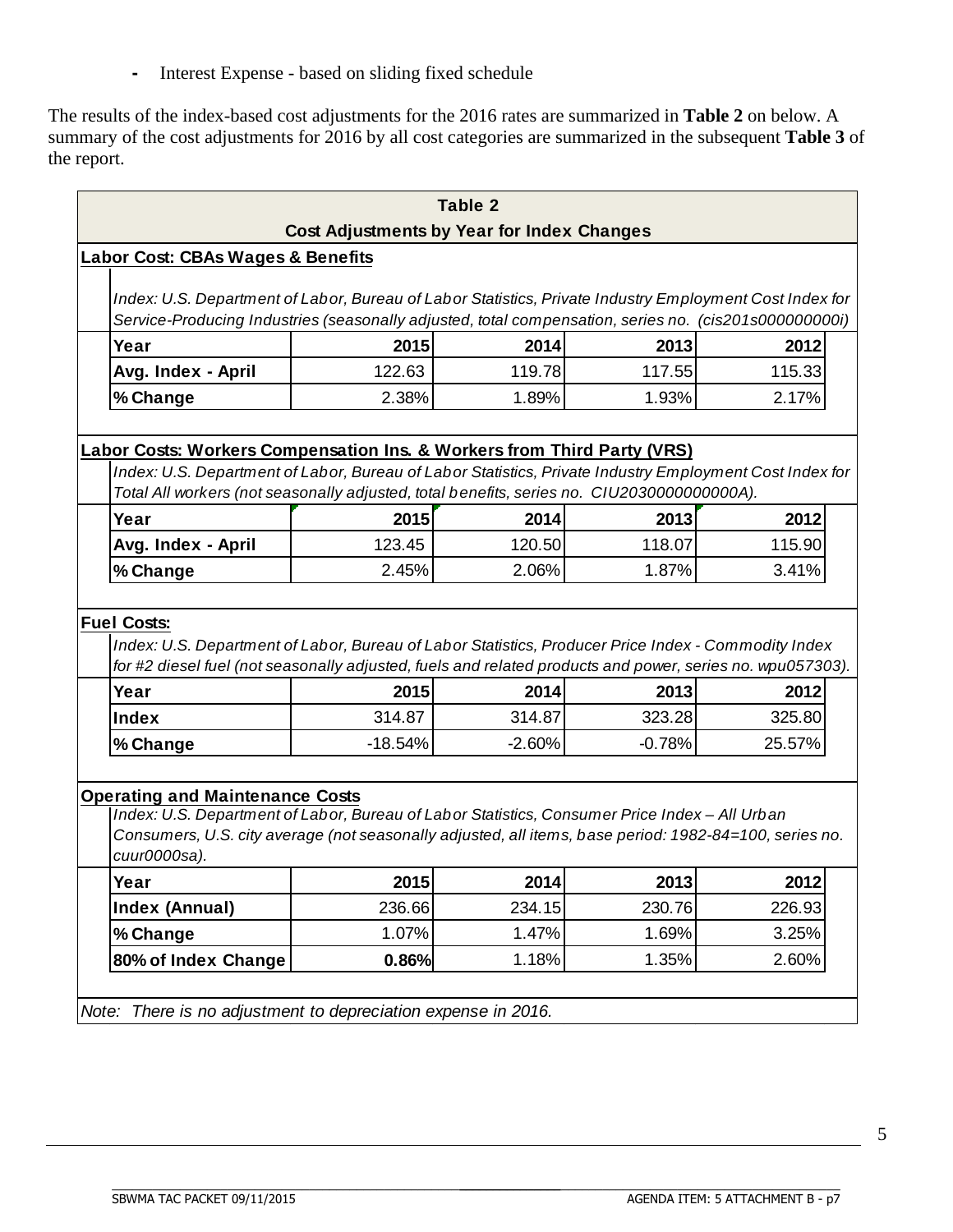| Table 3                                   |                                       |                          |                                                                                                                                                                                   |  |  |  |  |
|-------------------------------------------|---------------------------------------|--------------------------|-----------------------------------------------------------------------------------------------------------------------------------------------------------------------------------|--|--|--|--|
|                                           |                                       |                          | 2016 Cost Adjustment by Cost Category                                                                                                                                             |  |  |  |  |
| <b>Cost Category</b>                      | <b>Basis for</b><br><b>Adjustment</b> | Adjustment<br>Percentage | <b>Explanation</b>                                                                                                                                                                |  |  |  |  |
| Direct Labor - (All CBAs)                 |                                       |                          |                                                                                                                                                                                   |  |  |  |  |
| Wages                                     | Index                                 | 2.38%                    | CBA wage adjustment based on index change.                                                                                                                                        |  |  |  |  |
| <b>Benefits</b>                           | Index                                 | 2.38%                    | CBA benefit adjustment based on index change.                                                                                                                                     |  |  |  |  |
| Worker's Compensation Insur.              | Index                                 | 2.45%                    | Workers compensation adjustment based on index change                                                                                                                             |  |  |  |  |
| Payroll Tax                               | Tax rate &<br>change in<br>wages      | 2.38%                    | The payroll tax rate changes with any changes in federal or<br>state payroll tax rates. The payroll tax expense changed<br>due to higher base wages. The tax rate did not change. |  |  |  |  |
| Direct Labor - Non CBA (VRS)              | Index                                 | 2.45%                    | Non-CBA (VRS) adjustment based on index change.                                                                                                                                   |  |  |  |  |
| Power                                     | <b>PG&amp;E &amp;</b><br>Solar Rates  | 4.80%                    | Power is adjusted by the blend of actual PG&E electricity<br>rates and the Solar Power rate.                                                                                      |  |  |  |  |
| Fuel                                      | Index                                 | $-18.54%$                | Fuel expense is adjusted by the actual change in the fuel<br>index.                                                                                                               |  |  |  |  |
| <b>Depreciation</b>                       | n/a                                   | 0.00%                    | There is no adjustment to depreciation.                                                                                                                                           |  |  |  |  |
|                                           |                                       |                          | Other O&M expense includes non-CBA personnel,<br>maintenance parts, insurance, general office expense,<br>safety, etc. Other O&M expense is adjusted by 80% of an                 |  |  |  |  |
| <b>Other Operations &amp; Maintenance</b> | Index                                 | 0.86%                    | index.                                                                                                                                                                            |  |  |  |  |

*The 2015 cost components are adjusted to arrive at new costs for 2016. For all four CBA contracts and non-CBA costs,*  various indexes are used to adjust cost. Contractor 2016 compensation is based on 2016 cost per ton while payment is based *on the calculated cost per ton and the actual monthly tons.* 

#### **C. Changes to Annual Labor Costs**

CBA wage and benefits are adjusted based on index changes. Since the labor cost component is the largest cost component in SBR's compensation the modest rate increase for 2016 can be attributed to all of the labor costs being indexed.

#### **D. Pass-Through Costs**

Pass-through costs are not subject to profit but are reimbursed to SBR at actual cost. The pass-through costs in the Facility Operations Agreement (Article 7.09) are as follows:

- Payments to buyback customers for purchase of recyclables are a pass-through expense. (Actual buyback payments to public customers will be reimbursed monthly in arrears).
- Changes to regulatory fees quality as pass-through costs.

 $\_$  , and the set of the set of the set of the set of the set of the set of the set of the set of the set of the set of the set of the set of the set of the set of the set of the set of the set of the set of the set of th

• Interest expense on allowed capital (paid to SBR monthly at one-twelfth of the annual interest expense denoted in Attachment 13A, Interest Cost Form 3-M which schedules-out interest expense for the ten-year life of the contract on a sliding scale). The annual interest expense for 2016 is \$164,898, a 16% reduction from 2015.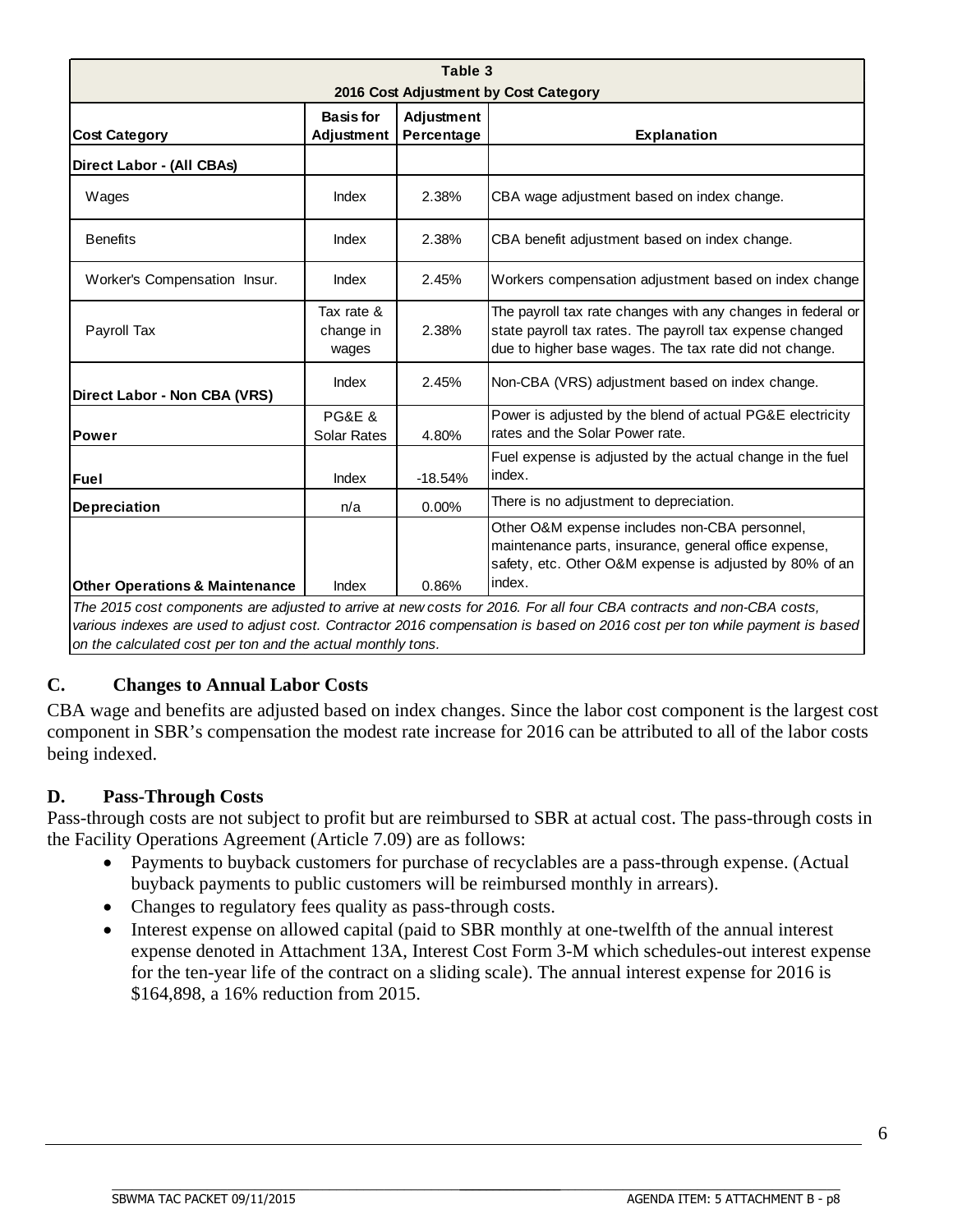#### **SECTION 3. RECOMMENDED SBR FEES/TON FOR 2016**

Staff recommends that the Board approve the following fees paid to SBR on a per-ton basis for 2016:

Transfer Station Processing Fee. The 2016 Transfer Station fee is \$12.84 per Ton.

MRF Processing Fee. The 2016 MRF Processing fee is \$84.49 per ton (note the Contractor pays for MRF residue transportation and disposal which is deducted from MRF Processing Fee resulting in an *Estimated Net MRF Processing Fee* as shown in **Table 5**).

Transportation Fee. There are multiple transportation fees for each material type (i.e., Solid Waste, Inerts, Construction and Demolition Debris, Plant Materials, and Organics) and for each destination. The average 2016 Transportation fee is \$1.081 per ton mile or approximately \$18.31 per ton. (The transportation rate detail for each material type and destination are presented in the **Appendix A** – SBR Compensation Adjustment Application Worksheets).

| Table 4                                     |      |             |            |      |             |  |  |  |
|---------------------------------------------|------|-------------|------------|------|-------------|--|--|--|
| 2015 vs 2016 Adjustments to Compensation    |      |             |            |      |             |  |  |  |
|                                             |      |             | Adjustment |      |             |  |  |  |
|                                             |      | 2015        | Percentage | 2016 |             |  |  |  |
| <b>Cost Components</b>                      |      | Payment/Ton |            |      | Payment/Ton |  |  |  |
| <b>Transfer Station Processing Fee</b>      | \$   | 12.59       | 2.0%       | \$   | 12.84       |  |  |  |
| MRF Processing Fee (gross)                  | \$   | 82.72       | 2.1%       | \$   | 84.49       |  |  |  |
| Transport Fee (Blended Total cost/ton-mile) | \$   | 1.075       | 0.6%       | S    | 1.081       |  |  |  |
| Transport Fee (Shown as cost/ton)           | \$   | 18.19       | 0.6%       | \$   | 18.31       |  |  |  |
| <b>Total Adjustment</b>                     | 1.5% |             |            |      |             |  |  |  |

| Table 5<br>2015 MRF Processing Fee vs. 2016 MRF Processing Fee           |    |             |                                 |    |                    |  |  |  |
|--------------------------------------------------------------------------|----|-------------|---------------------------------|----|--------------------|--|--|--|
|                                                                          |    | 2015        | <b>Adjustment</b><br>Percentage |    | 2016               |  |  |  |
| <b>Cost Components</b>                                                   |    | Payment/Ton |                                 |    | <b>Payment/Ton</b> |  |  |  |
| MRF Processing Fee (gross)                                               | S. | 82.72       | 2.1%                            | \$ | 84.49              |  |  |  |
| <b>MRF Residue (estimate)</b>                                            | S. | 4.66        | 1.4%                            | \$ | 4.73               |  |  |  |
| <b>Estimated Net MRF Procesing Fee</b>                                   |    | 78.06       | 1.8%                            | \$ | 79.76              |  |  |  |
| Note: Actual MRF residue is deducted from the gross MRF fee shown above. |    |             |                                 |    |                    |  |  |  |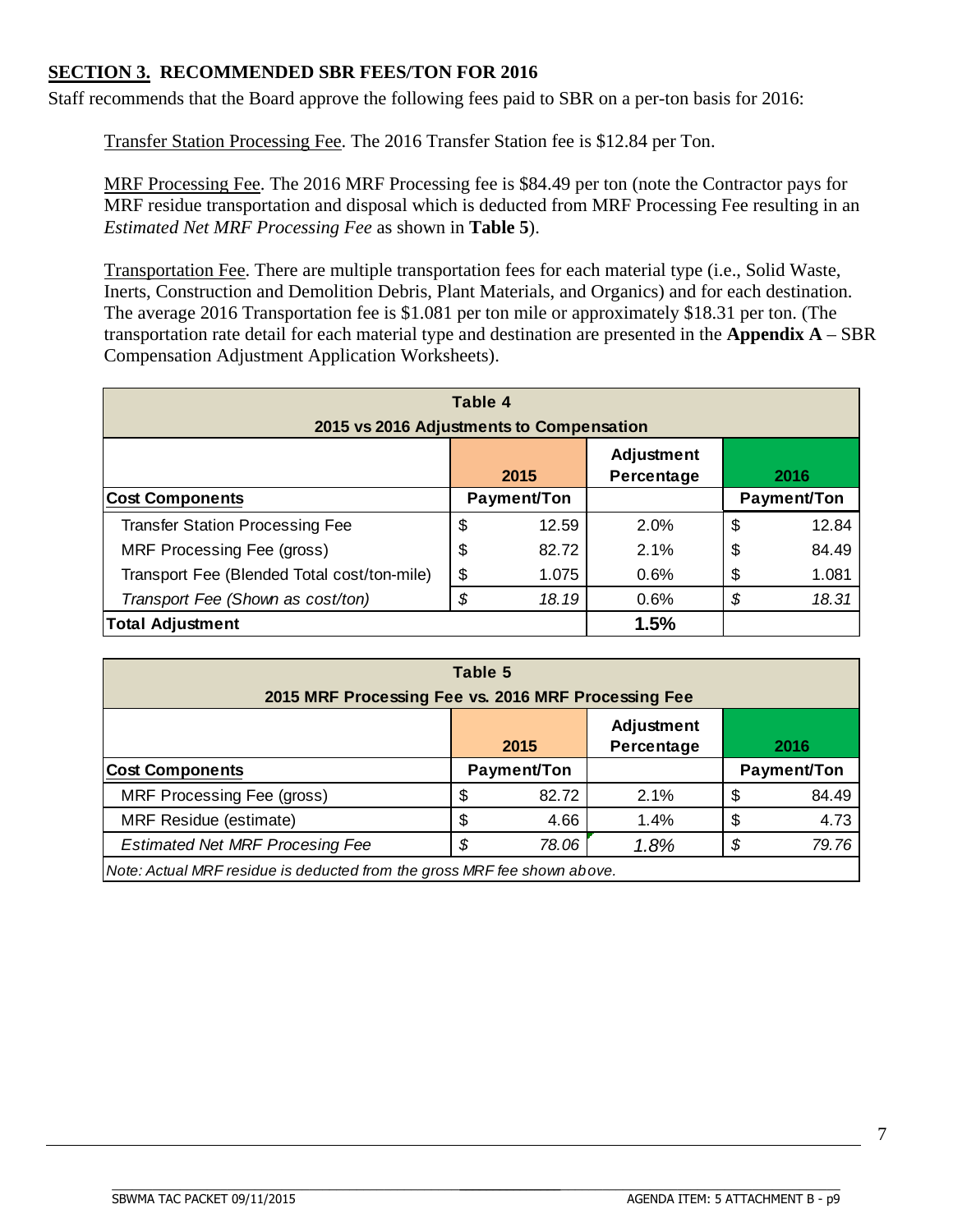| A. SUMMARY OF FEES - 2015 to 2016 |    |            |                   |            |            |  |  |  |
|-----------------------------------|----|------------|-------------------|------------|------------|--|--|--|
|                                   |    | 2015       |                   | 2016       | % Increase |  |  |  |
| <b>Cost per Ton Fees</b>          |    |            |                   |            |            |  |  |  |
| <b>Transfer Station</b>           | \$ | 12.59      | $\mathbf{\$}$     | 12.84      | 2.0%       |  |  |  |
| MRF (net residue)                 | \$ | 78.06      | \$                | 79.76      | 2.2%       |  |  |  |
| Transportation (cost / ton-mile)  | \$ | 1.07       | \$                | 1.08       | 0.6%       |  |  |  |
| Transportation (cost / ton)       | \$ | 18.19      | \$                | 18.31      | 0.6%       |  |  |  |
| <b>Total Cost Estimate by LOB</b> |    |            |                   |            |            |  |  |  |
| <b>Transfer Station</b>           | \$ | 4,502,919  | $\boldsymbol{\$}$ | 4,591,441  | 2.0%       |  |  |  |
| MRF (net residue)                 | \$ | 5,777,977  | \$                | 5,903,812  | 2.2%       |  |  |  |
| Transportation                    | \$ | 6,508,106  | \$                | 6,548,766  | 0.6%       |  |  |  |
| <b>Total Operating Cost</b>       | \$ | 16,789,002 | \$                | 17,044,019 | 1.5%       |  |  |  |
| <b>Pass-Through Costs</b>         |    |            |                   |            |            |  |  |  |
| <b>Total Interest</b>             | \$ | 196,470    | \$                | 164,898    | $-16.1%$   |  |  |  |
| <b>Buyback Payment (estimate)</b> | \$ | 888,000    | \$                | 888,000    |            |  |  |  |
| <b>Total Pass-Through Cost</b>    | \$ | 1,084,470  | \$                | 1,052,898  | $-2.9%$    |  |  |  |
| <b>Total Estimated Expense</b>    | \$ | 17,873,472 | \$                | 18,096,917 | 1.3%       |  |  |  |

# **Compensation Adjustment Application for Rate Year 2016**

Appendix A - SBR 2016 Compensation Adjustment Application -SBMWA Review Final.xlsx A. Summary of Fees

 $\_$  , and the set of the set of the set of the set of the set of the set of the set of the set of the set of the set of the set of the set of the set of the set of the set of the set of the set of the set of the set of th

1 of 13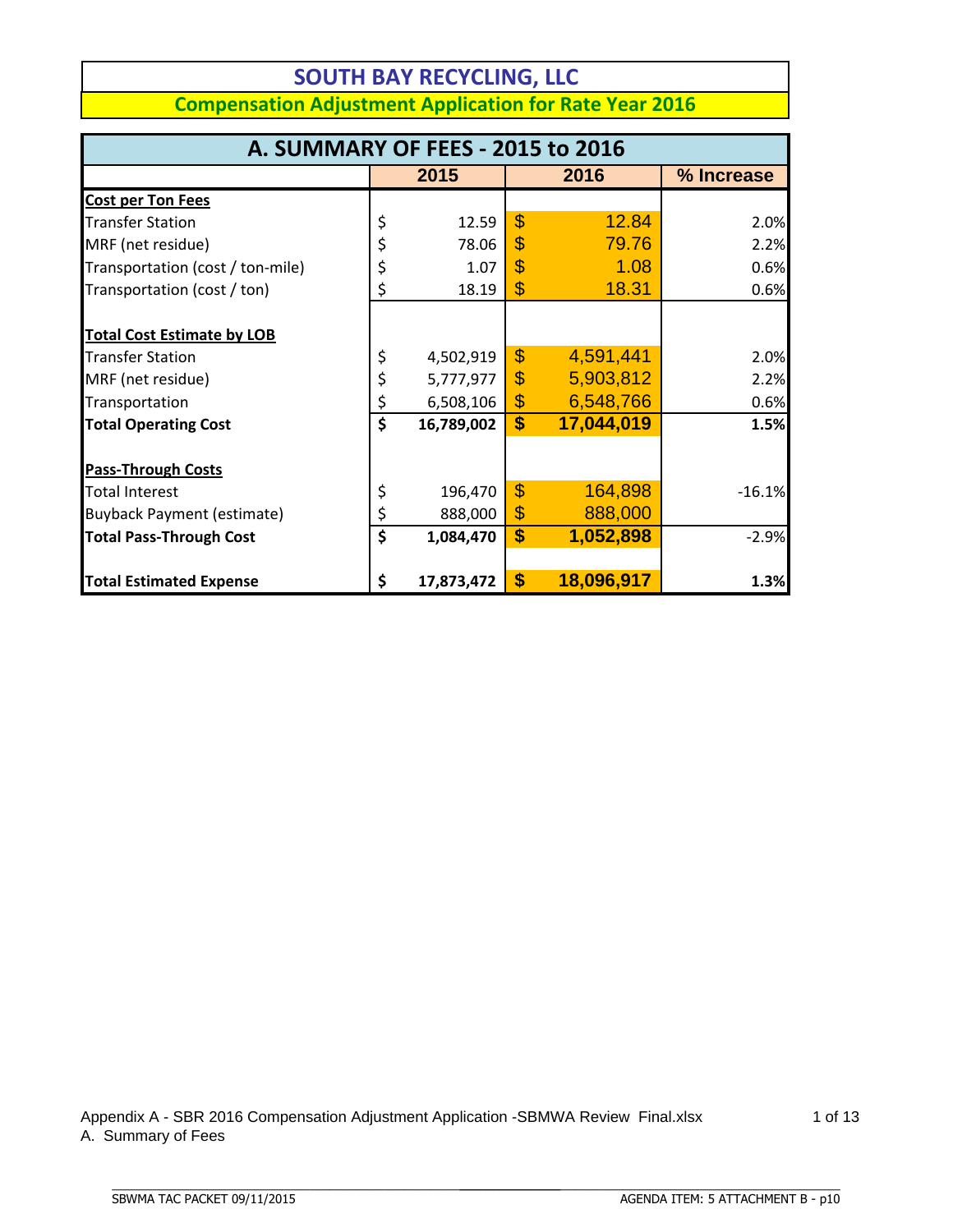|          | <b>SOUTH BAY RECYCLING, LLC</b>                |               |           |                           |           |  |  |  |
|----------|------------------------------------------------|---------------|-----------|---------------------------|-----------|--|--|--|
|          | <b>Annual Compensation Adjustment for 2016</b> |               |           |                           |           |  |  |  |
|          | <b>B. TRANSFER STATION COST SUMMARY</b>        |               | 2015      | 2016                      |           |  |  |  |
|          | <b>SUMMARY OF ANNUAL FEE ADJUSTMENTS</b>       |               | Fee / Ton | Fee / Ton                 |           |  |  |  |
| 1.       | Direct Labor - CBA                             |               |           |                           |           |  |  |  |
|          | Wages                                          | \$            | 4.80      | $\boldsymbol{\mathsf{S}}$ | 4.92      |  |  |  |
|          | <b>Benefits</b>                                | \$            | 2.40      | \$                        | 2.50      |  |  |  |
|          | W/C                                            | \$            | 0.65      | \$                        | 0.67      |  |  |  |
|          | PR Tax                                         | $\frac{6}{5}$ | 0.42      | \$                        | 0.43      |  |  |  |
|          | <b>Total CBA Labor Cost</b>                    |               | 8.28      | \$                        | 8.51      |  |  |  |
|          |                                                |               |           |                           |           |  |  |  |
| 2.       | Power                                          | \$            | 0.71      | \$                        | 0.75      |  |  |  |
| 3.       | Fuel                                           | \$            | 0.39      | \$                        | 0.32      |  |  |  |
| 4.       | Depreciation                                   | \$            | 0.29      | \$                        | 0.29      |  |  |  |
| 5.       | Other O&M                                      |               | 1.74      | $\mathbf{\$}$             | 1.76      |  |  |  |
| 6.       | <b>Clerical CBA Wages &amp; Benefits</b>       | \$            | 0.37      | \$                        | 0.38      |  |  |  |
|          |                                                |               |           |                           |           |  |  |  |
|          | <b>Total Operating</b>                         | \$            | 11.77     | $\boldsymbol{\$}$         | 12.00     |  |  |  |
|          |                                                |               |           |                           |           |  |  |  |
|          | Profit                                         | \$            | 0.82      | $\boldsymbol{\$}$         | 0.83      |  |  |  |
| Profit % |                                                |               | 6.9%      |                           | 6.9%      |  |  |  |
|          | <b>Total Operating Cost</b>                    | \$            | 12.59     | \$                        | 12.84     |  |  |  |
|          | % Increase                                     |               | 1.58%     |                           | 1.97%     |  |  |  |
|          | <b>Total Cost Estimate</b>                     | \$            | 4,502,919 | \$                        | 4,591,441 |  |  |  |

 $\_$  , and the set of the set of the set of the set of the set of the set of the set of the set of the set of the set of the set of the set of the set of the set of the set of the set of the set of the set of the set of th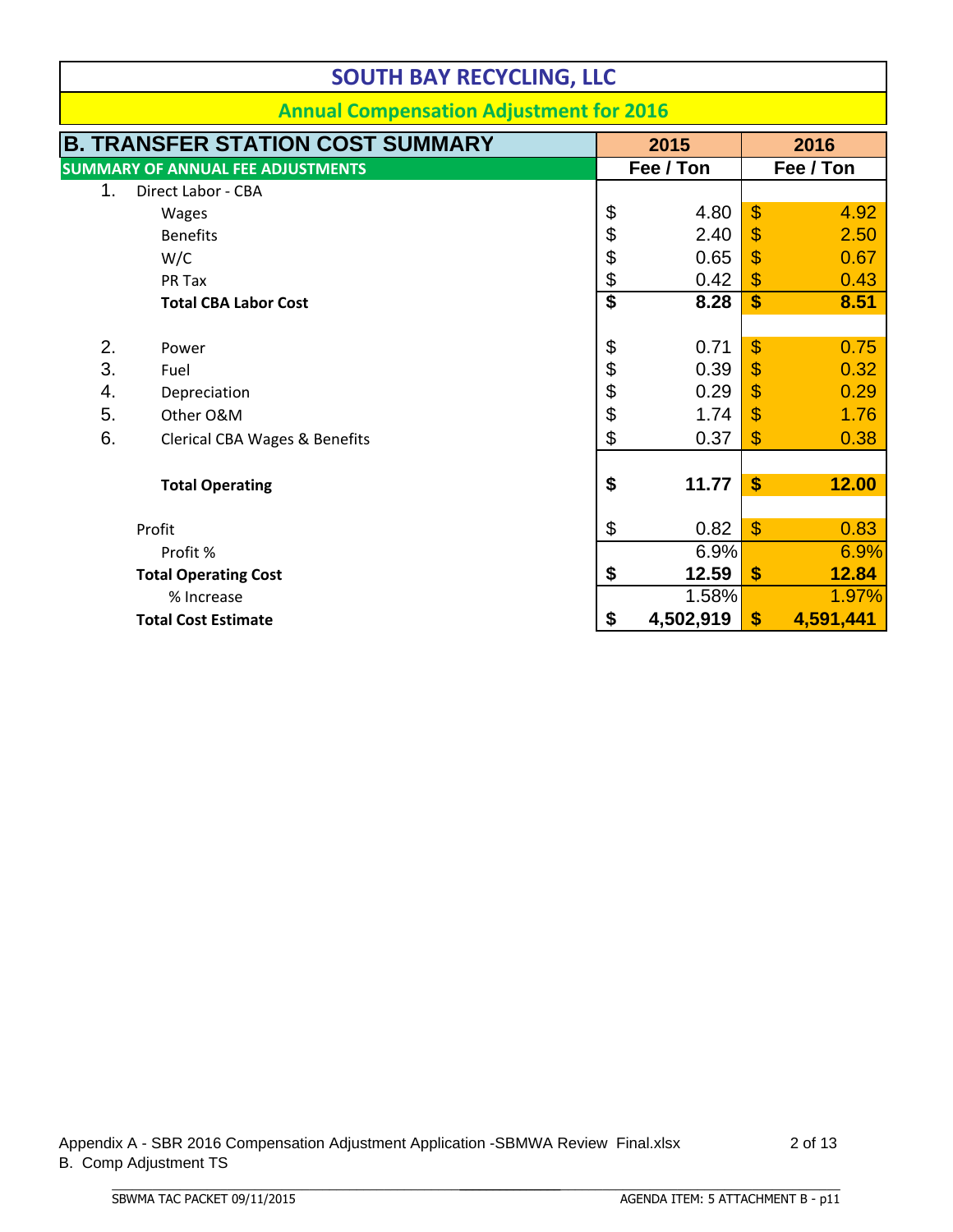|                                                                                                                    | <b>SOUTH BAY RECYCLING, LLC</b> |       |                           |         |  |  |  |
|--------------------------------------------------------------------------------------------------------------------|---------------------------------|-------|---------------------------|---------|--|--|--|
| <b>Annual Compensation Adjustment for 2016</b>                                                                     |                                 |       |                           |         |  |  |  |
| <b>B. TRANSFER STATION COST SUMMARY</b>                                                                            |                                 | 2015  |                           | 2016    |  |  |  |
| DETERMINE PERCENTAGE CHANGE IN COSTS (Attachment 13-A, Section 1)                                                  |                                 |       |                           |         |  |  |  |
| 1. Labor Cost Component Adjustment Factors                                                                         |                                 |       |                           |         |  |  |  |
| Labor Cost Component Adjustment Factors                                                                            |                                 |       |                           |         |  |  |  |
| <b>Wages for Direct Labor</b>                                                                                      |                                 |       |                           |         |  |  |  |
| Updated direct labor cost per ton                                                                                  | \$                              | 4.80  | $\boldsymbol{\mathsf{S}}$ | 4.92    |  |  |  |
| Adjustment Factor for Wages Direct Labor                                                                           |                                 | 1.019 |                           | 1.024   |  |  |  |
| % Increase                                                                                                         |                                 | 1.89% |                           | 2.38%   |  |  |  |
| <b>Benefits for Direct Labor</b>                                                                                   |                                 |       |                           |         |  |  |  |
| Updated annual benefit cost per ton                                                                                | \$                              | 2.44  | $\mathbf{\$}$             | 2.50    |  |  |  |
| <b>Adjustment Factor for Benefits</b>                                                                              |                                 | 1.029 |                           | 1.024   |  |  |  |
| % Increase                                                                                                         |                                 | 2.93% |                           | 2.38%   |  |  |  |
| Workers Compensation Insurance for Direct Labor                                                                    |                                 |       |                           |         |  |  |  |
| Updated annual benefit cost per ton                                                                                | \$                              | 0.65  | $\mathbf{\$}$             | 0.67    |  |  |  |
| <b>Adjustment Factor</b>                                                                                           |                                 | 1.02  |                           | 1.024   |  |  |  |
| Index: U.S. Department of Labor, Bureau of Labor                                                                   |                                 |       |                           |         |  |  |  |
| Statistics, Private Industry Employment Cost Index                                                                 |                                 |       |                           |         |  |  |  |
| for Total All workers (not seasonally adjusted, total                                                              |                                 |       |                           |         |  |  |  |
| benefits, series no. CIU2030000000000A).                                                                           |                                 |       |                           |         |  |  |  |
| Payroll Taxes for Direct Labor                                                                                     |                                 |       |                           |         |  |  |  |
| <b>Updated Paryoll Tax cost per Ton</b>                                                                            | \$                              | 0.42  | $\mathbf{\$}$             | 0.43    |  |  |  |
| Adjustment Factor for payroll taxes shall equal the change                                                         |                                 | 8.70% |                           | 8.70%   |  |  |  |
| in Federal Social Security & Medicare Tax Cost                                                                     |                                 | 7.65% |                           | 7.65%   |  |  |  |
| Adjustment Factor                                                                                                  |                                 | 1.000 |                           | 1.000   |  |  |  |
| 2. Fuel and Power Cost Component Adjustment Factors                                                                |                                 |       |                           |         |  |  |  |
| Fuel and Power Cost Component Adjustment Factors                                                                   |                                 |       |                           |         |  |  |  |
| Power Adjustment                                                                                                   |                                 |       |                           |         |  |  |  |
| <b>Updated Power cost per ton</b>                                                                                  | \$                              | 0.71  | $\mathbf{\$}$             | 0.75    |  |  |  |
| <b>Adjustment Factor</b>                                                                                           |                                 | 1.038 |                           | 1.065   |  |  |  |
| <b>Fuel Adjustment</b>                                                                                             |                                 |       |                           |         |  |  |  |
| Updated Fuel cost per ton                                                                                          | \$                              | 0.39  | $\mathbf{\hat{s}}$        | 0.32    |  |  |  |
| <b>Adjustment Factor</b>                                                                                           |                                 | 0.974 |                           | 0.815   |  |  |  |
| <b>Depreciation</b><br>3.                                                                                          |                                 |       |                           |         |  |  |  |
| Depreciation                                                                                                       |                                 |       |                           |         |  |  |  |
| <b>Updated Depreciation cost per ton</b>                                                                           | \$                              | 0.29  | $\boldsymbol{\mathsf{S}}$ | 0.29    |  |  |  |
| Adjustment Factor (No adjustment after Year 1)                                                                     |                                 | 1.000 |                           | 1.000   |  |  |  |
| 4. Other Operating & Maintenance                                                                                   |                                 |       |                           |         |  |  |  |
| <b>Other Operating &amp; Maintenance</b>                                                                           |                                 |       |                           |         |  |  |  |
| Updated Other cost per ton                                                                                         | \$                              | 1.74  | $\boldsymbol{\mathsf{S}}$ | 1.76    |  |  |  |
| Adjustment Factor @ 80% of Index                                                                                   |                                 | 1.012 |                           | 1.009   |  |  |  |
| Appendix A - SBR 2016 Compensation Adjustment Application -SBMWA Review Final.xlsx<br><b>B.</b> Comp Adjustment TS |                                 |       |                           | 3 of 13 |  |  |  |

 $\_$  , and the set of the set of the set of the set of the set of the set of the set of the set of the set of the set of the set of the set of the set of the set of the set of the set of the set of the set of the set of th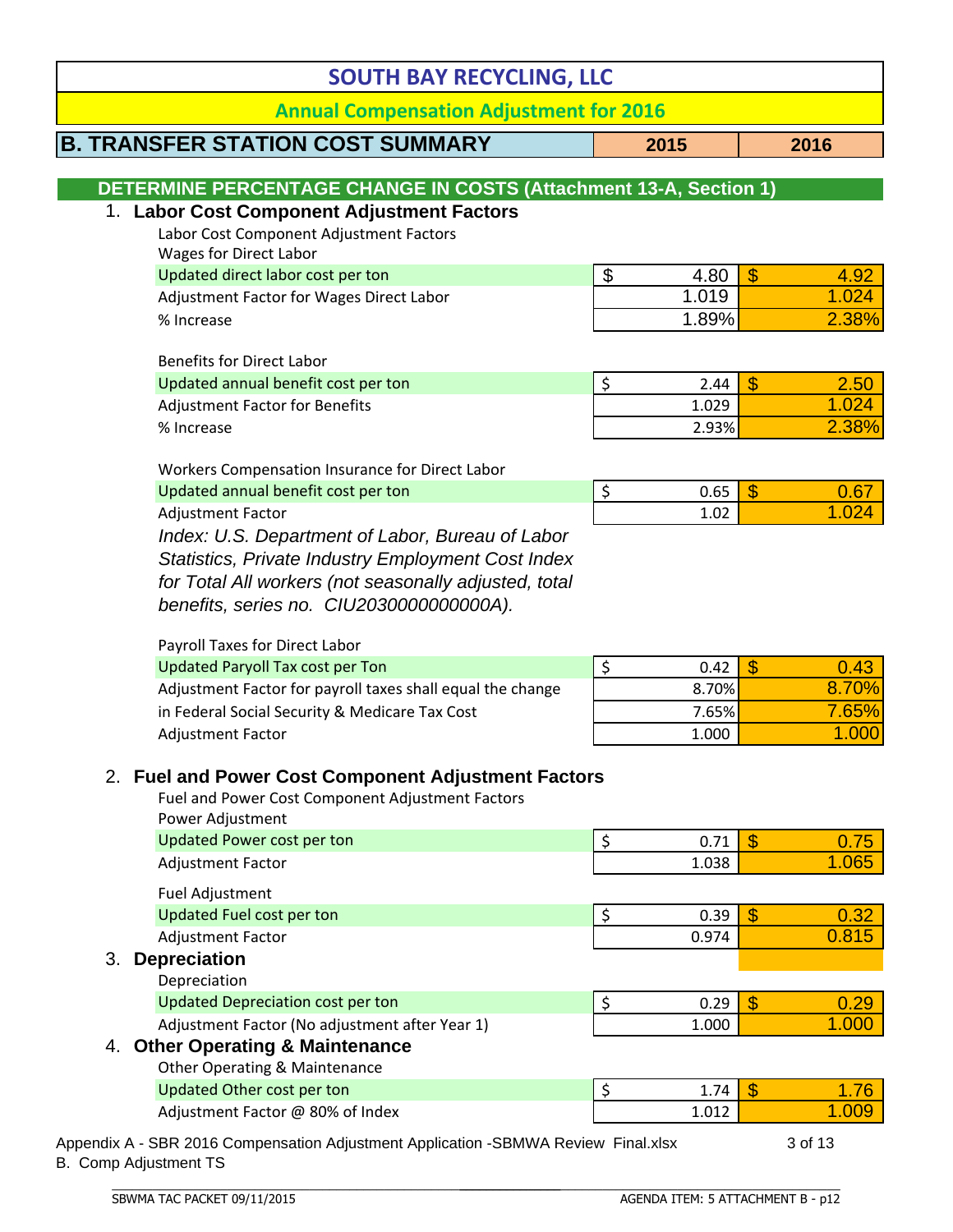**Annual Compensation Adjustment for 2016**

|    | <b>C. MRF COST SUMMARY</b>                                    |                         | 2015        |                           | 2016        |
|----|---------------------------------------------------------------|-------------------------|-------------|---------------------------|-------------|
|    | <b>SUMMARY OF ANNUAL FEE ADJUSTMENTS</b>                      |                         | Fee / Ton   |                           | Fee / Ton   |
| 1. | <b>Direct Labor - CBA</b>                                     |                         |             |                           |             |
|    | Wages                                                         | \$                      | 18.07       | $\boldsymbol{\mathsf{S}}$ | 18.50       |
|    | <b>Benefits</b>                                               | \$                      | 9.44        | $\boldsymbol{\$}$         | 9.80        |
|    | <b>Workers Comp</b>                                           | \$                      | 2.59        | $\mathbf{\$}$             | 2.65        |
|    | PR Tax                                                        | \$                      | 1.74        | $\boldsymbol{\mathsf{S}}$ | 1.78        |
|    | <b>Total CBA Labor Cost</b>                                   | $\overline{\$}$         | 31.83       | \$                        | 32.73       |
|    |                                                               |                         |             |                           |             |
| 2. | Third Party Wages & Benefits (VRS)                            | \$                      | 15.43       | $\boldsymbol{\$}$         | 15.80       |
| 3. | Power                                                         | \$                      | 4.12        | $\mathbf{\$}$             | 4.39        |
| 4. | Fuel                                                          | \$                      | 0.84        | $\boldsymbol{\$}$         | 0.68        |
| 5. | Depreciation                                                  | \$                      | 1.91        | \$                        | 1.91        |
| 6. | Other O&M                                                     | \$                      | 16.60       | $\mathbf{\$}$             | 16.74       |
| 7. | <b>Clerical CBA Wages &amp; Benefits</b>                      | \$                      | 1.77        | $\boldsymbol{\mathsf{S}}$ | 1.82        |
|    | <b>Total Operating</b>                                        | $\overline{\mathbf{s}}$ | 72.49       | $\overline{\mathbf{s}}$   | 74.07       |
|    |                                                               |                         |             |                           |             |
|    | Profit                                                        | \$                      | 5.57        | $\mathbf{\$}$             | 5.69        |
|    | <b>Total Operating Cost Per Ton (excluding residue)</b>       | $\overline{\mathbf{s}}$ | 78.06       | $\boldsymbol{\hat{s}}$    | 79.76       |
|    | % Increase                                                    |                         | 1.72%       |                           | 2.18%       |
|    | <b>Total Estimated Operator Cost (excluding residue)</b>      |                         | \$5,777,977 |                           | \$5,903,812 |
|    |                                                               |                         |             |                           |             |
|    | <b>MRF Residue Paid by SBR</b>                                |                         |             |                           |             |
|    | <b>Disposal Fees</b>                                          | \$                      | 3.65        | $\boldsymbol{\mathsf{S}}$ | 3.71        |
|    | Transfer & Haul                                               | \$                      | 1.02        | $\frac{1}{2}$             | 1.03        |
|    | <b>Total MRF Residue expense</b>                              | \$                      | 4.66        | $\mathfrak{S}$            | 4.73        |
|    | <b>Total Cost with MRF Residue</b>                            | $\overline{\$}$         | 82.72       | $\mathbf{\$}$             | 84.49       |
|    | Note: cost / ton is fixed; total cost varies based on tonnage |                         |             |                           |             |

 *Ox Mtn. disposal tip fee adjusted to actual rate for 2014* 

 $\_$  , and the set of the set of the set of the set of the set of the set of the set of the set of the set of the set of the set of the set of the set of the set of the set of the set of the set of the set of the set of th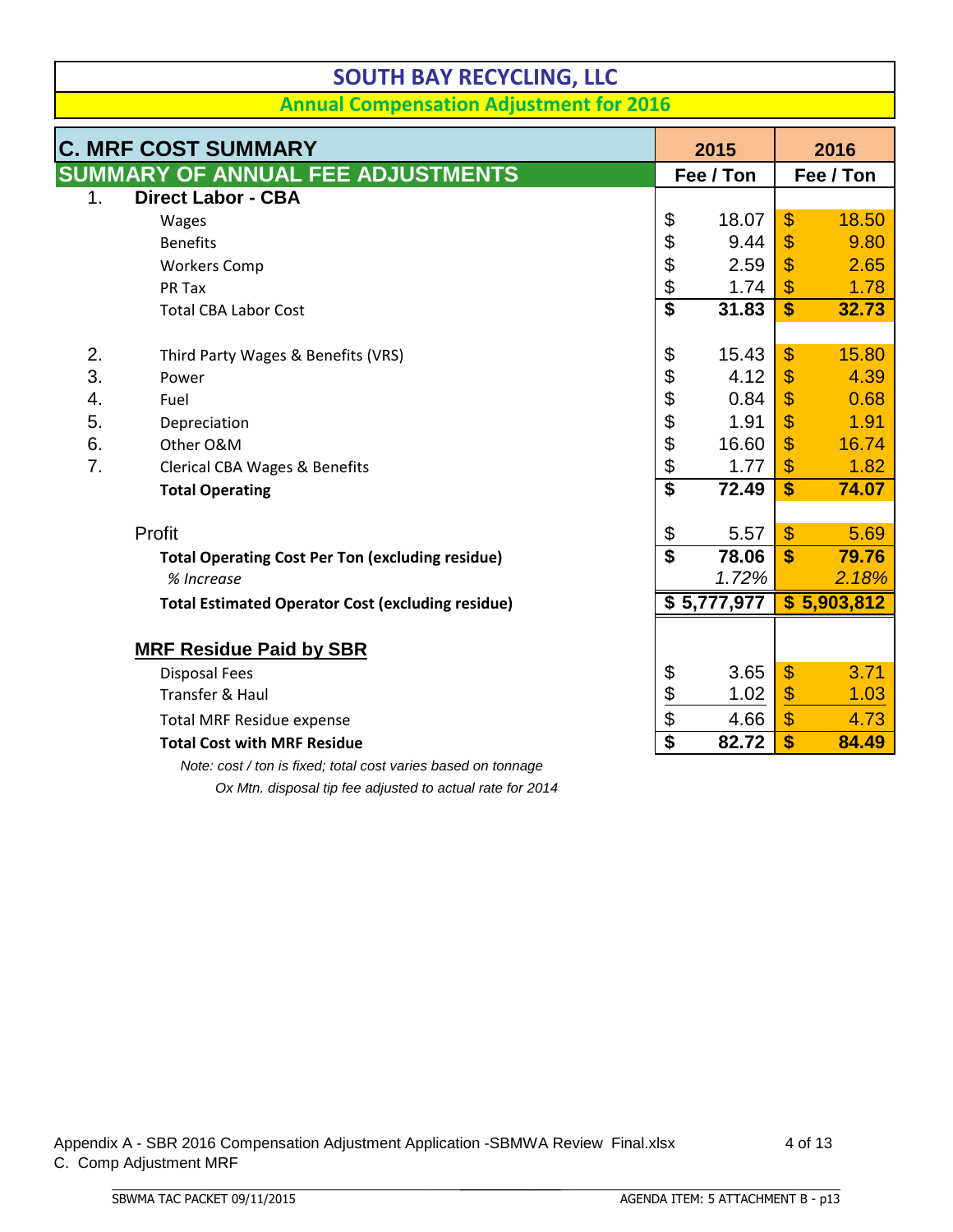**Annual Compensation Adjustment for 2016**

| <b>C. MRF COST SUMMARY</b>                                        | 2015 | 2016 |
|-------------------------------------------------------------------|------|------|
| Determine Percentage Change in Costs (Attachment 13-A, Section 1) |      |      |

|                                                                                                                                                                                                                                                 | 2015            | 2016               |       |
|-------------------------------------------------------------------------------------------------------------------------------------------------------------------------------------------------------------------------------------------------|-----------------|--------------------|-------|
|                                                                                                                                                                                                                                                 | Cost / Ton      | Cost / Ton         |       |
| 1. Labor Cost Component Adjustment Factors                                                                                                                                                                                                      |                 |                    |       |
| Updated annual labor for direct labor                                                                                                                                                                                                           | \$<br>18.0692   | $\dot{\mathsf{S}}$ | 18.50 |
| <b>Adjustment Factor</b>                                                                                                                                                                                                                        | 1.019           |                    | 1.024 |
| % Increase                                                                                                                                                                                                                                      | 1.9%            |                    | 2.38% |
| <b>Benefits for Direct Labor</b>                                                                                                                                                                                                                |                 |                    |       |
| Updated annual benefit cost per ton                                                                                                                                                                                                             | \$<br>9.57      | $\mathsf{S}$       | 9.80  |
| <b>Adjustment Factor</b>                                                                                                                                                                                                                        | 1.029           |                    | 1.024 |
| % Increase                                                                                                                                                                                                                                      | 2.93%           |                    | 2.38% |
| One Time True Up (Rate Year 2015)                                                                                                                                                                                                               | \$<br>(0.13185) |                    |       |
|                                                                                                                                                                                                                                                 |                 |                    |       |
| Workers Compensation Insurance for Direct Labor                                                                                                                                                                                                 |                 |                    |       |
| <b>Updated annual benefit Costs</b>                                                                                                                                                                                                             | \$<br>2.59      | $\mathsf{S}$       | 2.65  |
| <b>Adjustment Factor</b>                                                                                                                                                                                                                        | 1.021           |                    | 1.024 |
| Payroll Taxes for Direct Labor                                                                                                                                                                                                                  |                 |                    |       |
| <b>Updated Payroll Tax cost per ton</b>                                                                                                                                                                                                         | \$<br>1.74      | $\dot{\mathsf{S}}$ | 1.78  |
| Total Payroll Tax Rate %                                                                                                                                                                                                                        | 9.6%            |                    | 9.6%  |
| Federal Social Security & Medicare tax rates                                                                                                                                                                                                    | 9.61%           |                    | 9.61% |
| <b>Adjustment Factor</b>                                                                                                                                                                                                                        | 1.000           |                    | 1.000 |
| 2. Labor & Benefits Component Adjustment Factor - non-CBA labor (VRS)                                                                                                                                                                           |                 |                    |       |
| <b>Updated annual costs</b>                                                                                                                                                                                                                     | \$<br>15.43     | $\dot{\mathsf{S}}$ | 15.80 |
| <b>Adjustment Factor</b>                                                                                                                                                                                                                        | 1.021           |                    | 1.024 |
| Index: U.S. Department of Labor, Bureau of Labor Statistics,<br>Private Industry Employment Cost Index for Service-Producing<br>Industries (seasonally adjusted, total compensation, series no.<br>Ecs 12102i replaced with cis201s0000000000i) |                 |                    |       |

#### **3. Fuel and Power Cost Component Adjustment Factors**

 $\_$  , and the set of the set of the set of the set of the set of the set of the set of the set of the set of the set of the set of the set of the set of the set of the set of the set of the set of the set of the set of th

| Power Adjustment                                                                                                                     |       |        |       |
|--------------------------------------------------------------------------------------------------------------------------------------|-------|--------|-------|
| Updated Power cost per ton                                                                                                           | 4.12  |        | 4.39  |
| <b>Adjustment Factor</b>                                                                                                             | 1.038 |        | 1.065 |
| blend of PGE rate and solar rate                                                                                                     |       |        |       |
|                                                                                                                                      |       |        |       |
| Fuel Adjustment                                                                                                                      |       |        |       |
| <b>Updated Fuel Costs</b>                                                                                                            | 0.84  |        | 0.68  |
| <b>Adjustment Factor</b>                                                                                                             | 0.974 |        | 0.815 |
|                                                                                                                                      |       |        |       |
| 4. Depreciation                                                                                                                      |       |        |       |
| <b>Updated Depr cost per ton</b>                                                                                                     | 1.91  |        | 1.91  |
| Adjustment Factor (No adjustment after Year 1)<br>Appendix A - SBR 2016 Compensation Adjustment Application -SBMWA Review Final.xfsx | 1.000 |        | 1.000 |
|                                                                                                                                      |       | ५० पाउ |       |

C. Comp Adjustment MRF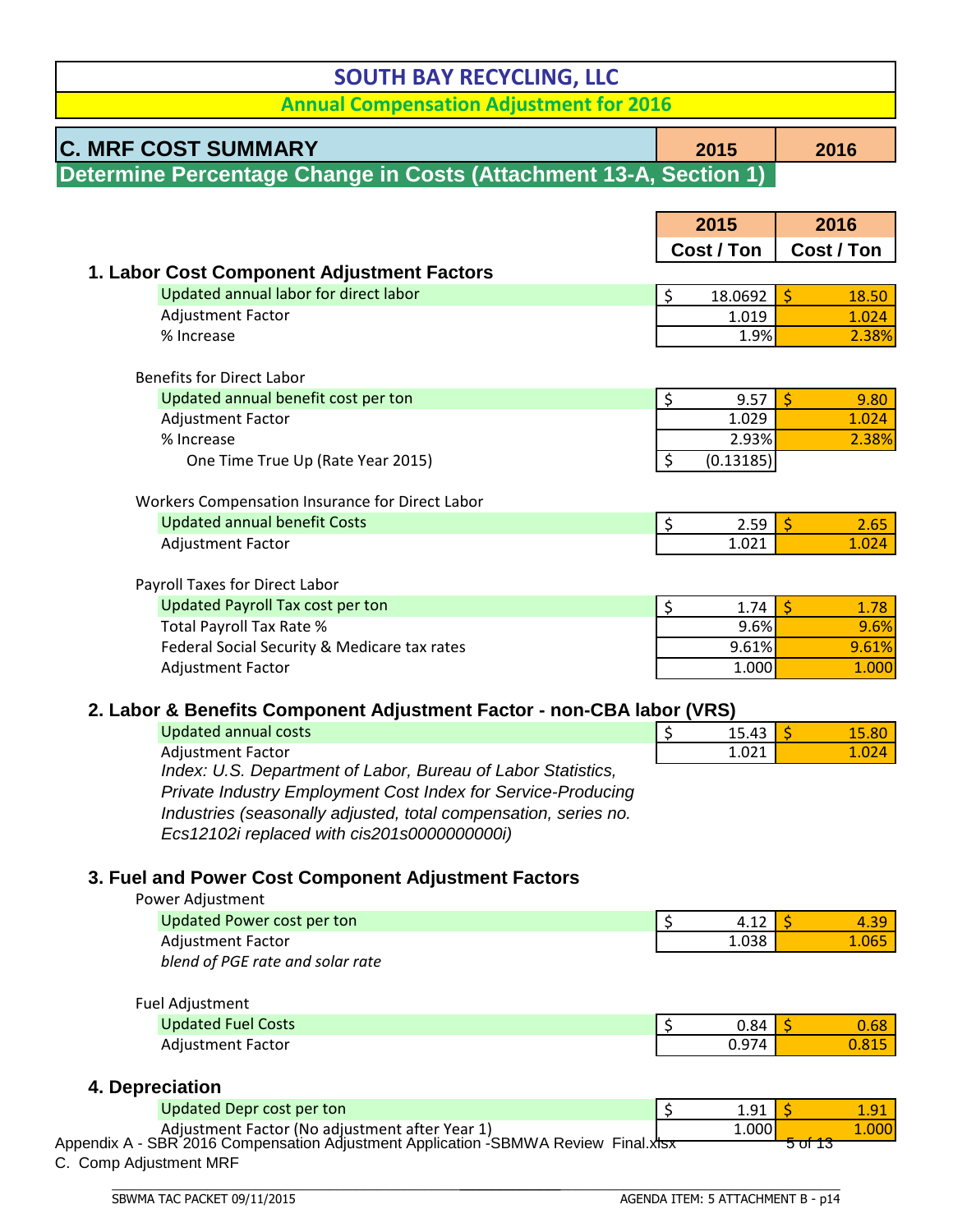| <b>SOUTH BAY RECYCLING, LLC</b>                |  |  |  |  |  |  |
|------------------------------------------------|--|--|--|--|--|--|
| <b>Annual Compensation Adjustment for 2016</b> |  |  |  |  |  |  |
| <b>C. MRF COST SUMMARY</b><br>2015<br>2016     |  |  |  |  |  |  |

#### **5. Other Operating & Maintenance**

| Updated Other cost per ton       | 16.60 | 16.74 |
|----------------------------------|-------|-------|
| Adjustment Factor @ 80% of Index | 1.012 | 1.009 |
| % Change in underlying index     | 1.47% | .07%  |

 $\_$  , and the set of the set of the set of the set of the set of the set of the set of the set of the set of the set of the set of the set of the set of the set of the set of the set of the set of the set of the set of th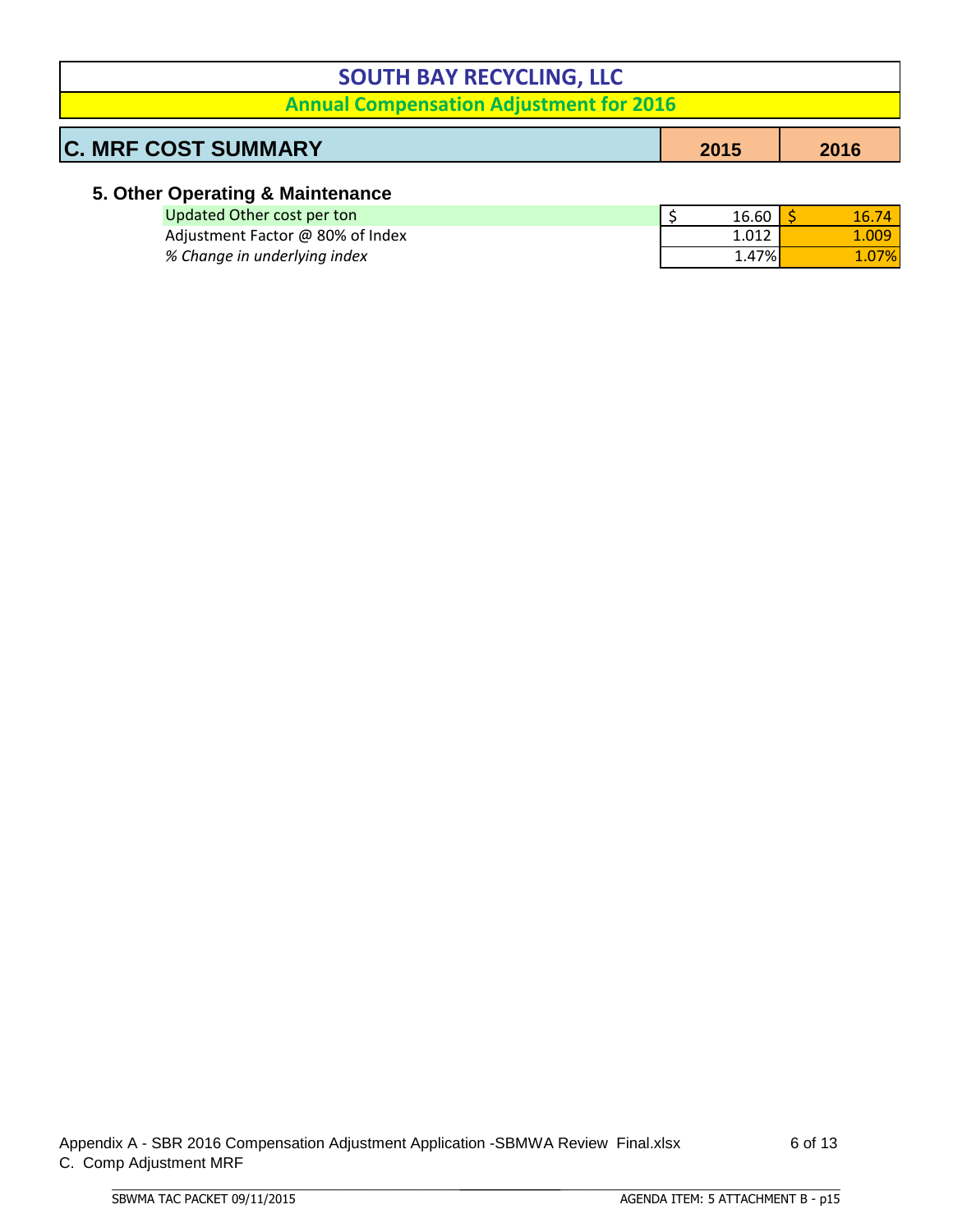| <b>SOUTH BAY RECYCLING, LLC</b>                |    |              |            |    |              |
|------------------------------------------------|----|--------------|------------|----|--------------|
| <b>Annual Compensation Adjustment for 2016</b> |    |              |            |    |              |
| <b>D. TRANSPORTATION COST SUMMARY</b>          |    | 2015         |            |    | 2016         |
|                                                |    | Fee Per Ton- |            |    | Fee Per Ton- |
|                                                |    | Mile         | % Increase |    | Mile         |
| Solid Waste Transport Fee - Ox Mtn.            |    | 1.21         | 0.7%       | \$ | 1.22         |
| Inert Transport Fee - Ox Mtn.                  | \$ | 1.25         | 0.6%       | \$ | 1.25         |
| <b>C&amp;D Transport Fee - Zanker</b>          | \$ | 0.91         | 0.3%       | \$ | 0.91         |
| <b>Plant Matls Trans Fee - Newby</b>           | \$ | 0.73         | 0.3%       | \$ | 0.73         |
| <b>Plant Matls Trans Fee - Grover</b>          | \$ | 0.46         | $-0.7%$    | \$ | 0.45         |
| <b>Organic Matl Trans Fee - Newby</b>          |    | 0.89         | 0.5%       | \$ | 0.90         |
| <b>Organic Matl Trans Fee - Grover</b>         | \$ | 0.51         | $-0.7%$    | \$ | 0.51         |
| <b>Biomas Trans Fee - Biofuel</b>              |    | 0.60         | 0.5%       | \$ | 0.60         |
| <b>Plant Matls Trans Fee - Zanker</b>          |    | 0.73         | 0.3%       | \$ | 0.73         |
| <b>BLENDED TOTAL</b>                           | \$ | 1.075        | 0.6%       | \$ | 1.081        |
| <b>Total Cost Estimate</b>                     |    | 6,508,106    | 0.6%       | \$ | 6,548,766    |
| Cost / Ton                                     | \$ | 18.19        | -S<br>0.11 | \$ | 18.31        |
| <b>Total Cost Increase %</b>                   |    | 1.3%         |            |    | 0.6%         |

| Adjust Transportation Fees (Attached 12-A, Section 4) |    |                 |                   |                        |                 |  |  |
|-------------------------------------------------------|----|-----------------|-------------------|------------------------|-----------------|--|--|
|                                                       |    | 2014            |                   |                        | 2015            |  |  |
|                                                       |    | <b>Adjusted</b> | <b>Adjustment</b> |                        | <b>Adjusted</b> |  |  |
|                                                       |    | <b>Cost</b>     | Factor            |                        | <b>Cost</b>     |  |  |
| <b>Direct Labor Component for All Transport Fees</b>  |    |                 |                   |                        |                 |  |  |
| Wages for CBA Labor                                   | \$ | 1,600,589       | 1.0238            | \$                     | 1,638,675       |  |  |
| <b>Benefits for CBA Labor</b>                         | \$ | 683,357         | 1.0238            | \$                     | 699,617         |  |  |
| <b>WC</b> Insurance                                   | \$ | 171,536         | 1.0245            | $\overline{\varsigma}$ | 175,735         |  |  |
| Payroll Taxes                                         | \$ | 135,414         | 1.000             | $\zeta$                | 138,636         |  |  |
| <b>Total Cost Estimate (SW to Ox)</b>                 | \$ | 2,590,896       | 1.0238            | \$                     | 2,652,663       |  |  |
| Cost/Ton                                              | \$ | 9.93            | 0.237             | \$                     | 10.17           |  |  |
| Adjusted Labor for MSW Transport Fee (cost/ton-mile)  | \$ | 0.7642          | 1.0238            | \$                     | 0.7824          |  |  |
| % Increase                                            |    |                 |                   |                        | 2.38%           |  |  |
|                                                       |    |                 |                   |                        |                 |  |  |
| <b>Solid Waste Transport Fee - OX Mtn.</b>            |    |                 |                   |                        |                 |  |  |
| Labor component                                       | \$ | 0.7641          | 1.024             | $\zeta$                | 0.7823          |  |  |
| Fuel                                                  | \$ | 0.0651          | 0.815             | \$                     | 0.0530          |  |  |
| Depreciation                                          | \$ | 0.0851          | 1.000             | \$                     | 0.0851          |  |  |
| Other O&M Component                                   | \$ | 0.1754          | 1.009             | \$                     | 0.1770          |  |  |
| Clerical CBA wages & benefits                         | \$ | 0.0251          | 1.024             | \$                     | 0.0257          |  |  |
| <b>Total Operating Cost</b>                           | \$ | 1.1148          |                   | \$                     | 1.1231          |  |  |
| Profit per Operating Ratio                            | \$ | 0.0956          |                   | \$                     | 0.0963          |  |  |
| <b>Total SW Transportation Fee</b>                    | \$ | 1.21047         | 0.7%              | \$                     | 1.21944         |  |  |

 $\_$  , and the set of the set of the set of the set of the set of the set of the set of the set of the set of the set of the set of the set of the set of the set of the set of the set of the set of the set of the set of th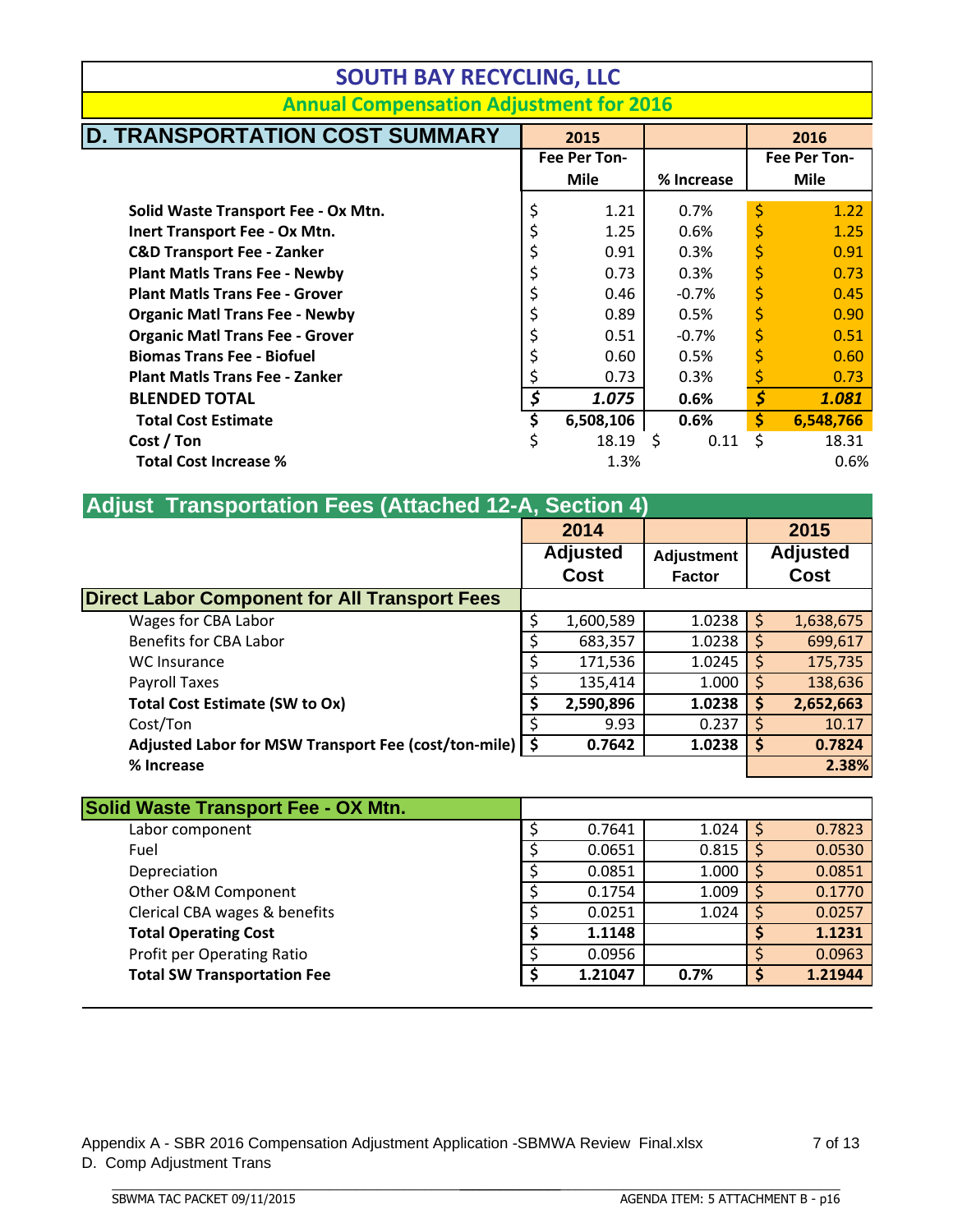| <b>SOUTH BAY RECYCLING, LLC</b>                 |                                     |                     |            |                                 |                     |  |  |
|-------------------------------------------------|-------------------------------------|---------------------|------------|---------------------------------|---------------------|--|--|
| <b>Annual Compensation Adjustment for 2016</b>  |                                     |                     |            |                                 |                     |  |  |
| D. TRANSPORTATION COST SUMMARY                  |                                     | 2015                |            |                                 | 2016                |  |  |
|                                                 |                                     | <b>Fee Per Ton-</b> |            |                                 | <b>Fee Per Ton-</b> |  |  |
|                                                 |                                     | <b>Mile</b>         | % Increase |                                 | <b>Mile</b>         |  |  |
| <b>Inert Transport Fee - OX Mtn.</b>            |                                     |                     |            |                                 |                     |  |  |
| Labor component                                 | \$                                  | 0.729               | 1.024      | $\zeta$                         | 0.746               |  |  |
| Fuel                                            | \$                                  | 0.072               | 0.815      | $\overline{\varsigma}$          | 0.058               |  |  |
| Depreciation                                    | $\overline{\xi}$                    | 0.085               | 1.000      | $\overline{\varsigma}$          | 0.085               |  |  |
| Other O&M Component                             | $\overline{\xi}$                    | 0.220               | 1.009      | $\overline{\varsigma}$          | 0.222               |  |  |
| Clerical CBA wages & benefits                   | \$                                  | 0.032               | 1.024      | $\overline{\varsigma}$          | 0.032               |  |  |
| <b>Total Operating Cost</b>                     | \$                                  | 1.138               |            | \$                              | 1.144               |  |  |
| Profit per Operating Ratio                      | \$                                  | 0.108               |            | \$                              | 0.109               |  |  |
| <b>Total Inert Transportation Fee</b>           | $\overline{\boldsymbol{\xi}}$       | 1.246               | 0.6%       | \$                              | 1.253               |  |  |
|                                                 |                                     |                     |            |                                 |                     |  |  |
| <b>C&amp;D Transport Fee - Zanker Road</b>      |                                     |                     |            |                                 |                     |  |  |
| Labor component                                 | \$                                  | 0.5733              | 1.024      | $\zeta$                         | 0.5869              |  |  |
| Fuel                                            | \$                                  | 0.0660              | 0.815      | $\overline{\varsigma}$          | 0.0538              |  |  |
| Depreciation                                    | $\overline{\xi}$                    | 0.0530              | 1.000      | $\overline{\xi}$                | 0.0530              |  |  |
| Other O&M Component                             | \$                                  | 0.1202              | 1.009      | $\overline{\varsigma}$          | 0.1212              |  |  |
| Clerical CBA wages & benefits                   | \$                                  | 0.0172              | 1.024      | \$                              | 0.0176              |  |  |
| <b>Total Operating Cost</b>                     | \$                                  | 0.8296              |            | \$                              | 0.8325              |  |  |
| Profit per Operating Ratio                      | \$                                  | 0.0761              |            | \$                              | 0.0763              |  |  |
| <b>Total C&amp;D Transportation Fee</b>         | $\overline{\boldsymbol{\varsigma}}$ | 0.90571             | 0.3%       | \$                              | 0.90884             |  |  |
|                                                 |                                     |                     |            |                                 |                     |  |  |
| <b>Plant Materials Transport Fee - Newby Is</b> |                                     |                     |            |                                 |                     |  |  |
| Labor component                                 | $\overline{\varsigma}$              | 0.4508              | 1.024      | $\overline{\varsigma}$          | 0.4616              |  |  |
| Fuel                                            | \$                                  | 0.0551              | 0.815      | $\overline{\varsigma}$          | 0.0449              |  |  |
| Depreciation                                    | \$                                  | 0.0442              | 1.000      | $\overline{\mathcal{S}}$        | 0.0442              |  |  |
| Other O&M Component                             | \$                                  | 0.1071              | 1.009      | $\overline{\xi}$                | 0.1080              |  |  |
| Clerical CBA wages & benefits                   | \$                                  | 0.0153              | 1.024      | \$                              | 0.0157              |  |  |
| <b>Total Operating Cost</b>                     | \$                                  | 0.6726              |            | \$                              | 0.6744              |  |  |
| Profit per Operating Ratio                      | $\mathcal{S}$                       | 0.0601              |            | \$                              | 0.0602              |  |  |
| <b>Total Plant Material Transportation Fee</b>  | $\overline{\boldsymbol{\zeta}}$     | 0.73267             | 0.3%       | \$                              | 0.73465             |  |  |
|                                                 |                                     |                     |            |                                 |                     |  |  |
| <b>Plant Materials Transport Fee - Grover</b>   |                                     |                     |            |                                 |                     |  |  |
| Labor component                                 | \$                                  | 0.2677              | 1.024      | $\zeta$                         | 0.2741              |  |  |
| Fuel                                            | $\overline{\xi}$                    | 0.0550              | 0.815      | $\overline{\varsigma}$          | 0.0448              |  |  |
| Depreciation                                    | \$                                  | 0.0286              | 1.000      | $\overline{\varsigma}$          | 0.0286              |  |  |
| Other O&M Component                             | \$                                  | 0.0587              | 1.009      | \$                              | 0.0592              |  |  |
| Clerical CBA wages & benefits                   | \$                                  | 0.0084              | 1.024      | \$                              | 0.0086              |  |  |
| <b>Total Operating Cost</b>                     | \$                                  | 0.4185              |            | \$                              | 0.4153              |  |  |
| Profit per Operating Ratio                      | \$                                  | 0.0374              |            | \$                              | 0.0371              |  |  |
| <b>Total Plant Material Transportation Fee</b>  | \$                                  | 0.45584             | $-0.7%$    | $\overline{\boldsymbol{\zeta}}$ | 0.45245             |  |  |

Appendix A - SBR 2016 Compensation Adjustment Application -SBMWA Review Final.xlsx D. Comp Adjustment Trans

 $\_$  , and the set of the set of the set of the set of the set of the set of the set of the set of the set of the set of the set of the set of the set of the set of the set of the set of the set of the set of the set of th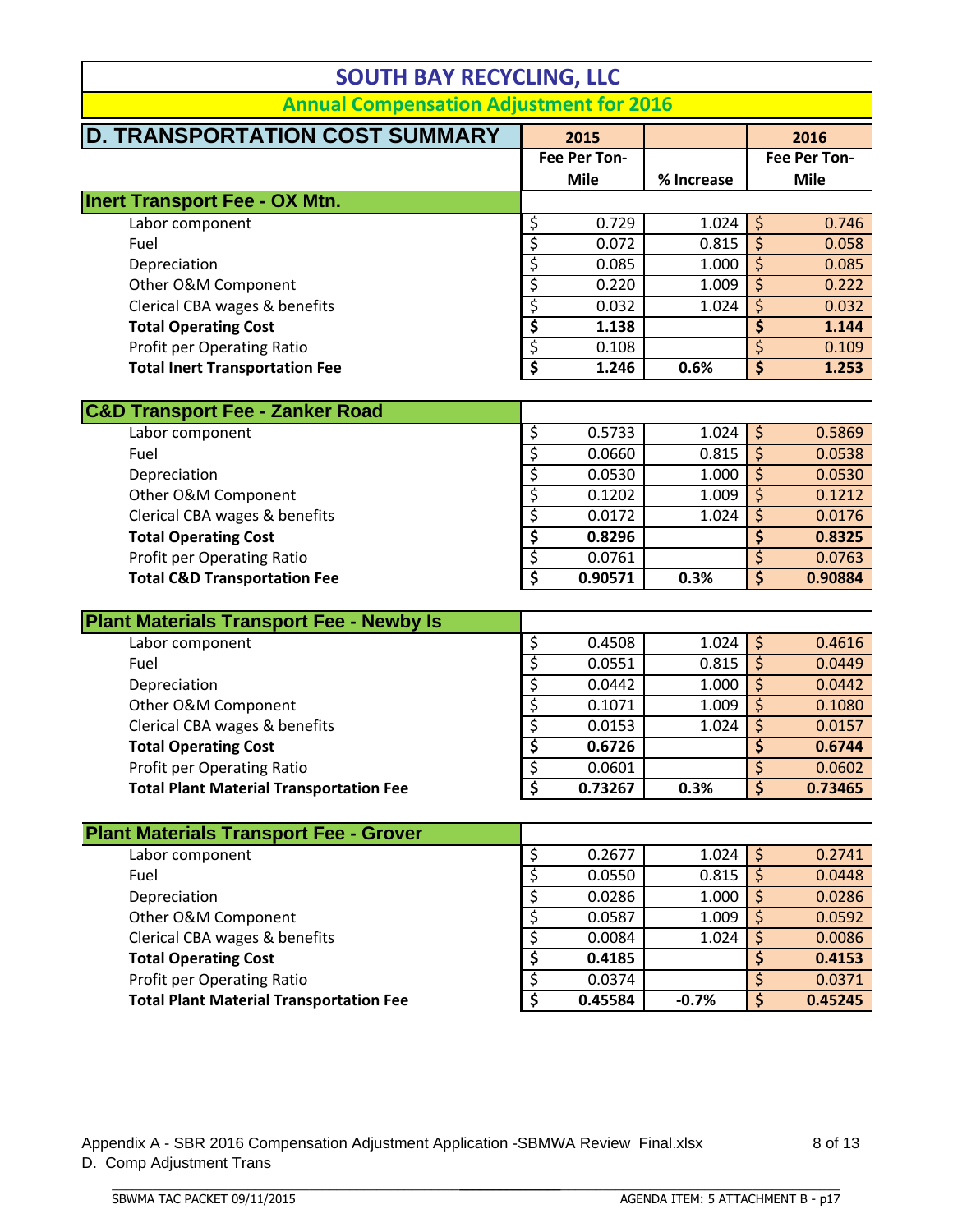### **Annual Compensation Adjustment for 2016**

| <b>D. TRANSPORTATION COST SUMMARY</b> | 2015                |            | 2016                |
|---------------------------------------|---------------------|------------|---------------------|
|                                       | <b>Fee Per Ton-</b> |            | <b>Fee Per Ton-</b> |
|                                       | Mile                | % Increase | Mile                |

| <b>Organic Material Transport Fee - Newby Is</b> |              |       |    |         |
|--------------------------------------------------|--------------|-------|----|---------|
| Labor component                                  | \$<br>0.5635 | 1.024 | \$ | 0.5769  |
| Fuel                                             | 0.0604       | 0.815 | \$ | 0.0492  |
| Depreciation                                     | 0.0442       | 1.000 | \$ | 0.0442  |
| Other O&M Component                              | 0.1160       | 1.009 | \$ | 0.1170  |
| Clerical CBA wages & benefits                    | 0.0166       | 1.024 | \$ | 0.0170  |
| <b>Total Operating Cost</b>                      | 0.8008       | 0.005 | \$ | 0.8044  |
| Profit per Operating Ratio                       | 0.0939       |       | \$ | 0.0944  |
| <b>Total Organic Material Transportation Fee</b> | 0.89474      | 0.5%  | \$ | 0.89879 |
|                                                  |              |       |    |         |
| <b>Organic Material Transport Fee - Grover</b>   |              |       |    |         |
| Labor component                                  | \$<br>0.2917 | 1.024 | \$ | 0.2987  |
| Fuel                                             | 0.0600       | 0.815 | \$ | 0.0489  |
| Depreciation                                     | 0.0313       | 1.000 | \$ | 0.0313  |
| Other O&M Component                              | 0.0640       | 1.009 | Ś  | 0.0645  |

Clerical CBA wages & benefits <br>
Total Operating Cost <br>
S 0.4561 <br>
S 0.4527 **Total Operating Cost \$ 0.4561 \$ 0.4527** Profit per Operating Ratio \$ 0.0535 \$ 0.0531 **Total Organic Material Transportation Fee \$ 0.50961 ‐0.7% \$ 0.50581**

**Total Operating Cost**<br> **8 1.005 \$ 0.536**<br> **1.005 \$ 0.536**<br> **1.005 \$ 0.536**<br> **1.005 \$ 0.063** Profit per Operating Ratio  $\begin{array}{|c|c|c|c|c|c|}\n\hline\n\text{5} & \text{0.063} & \text{0.005} & \text{\text{5}} & \text{0.063} \\
\hline\n\text{Total Bioful Material Transformation fee} & \text{5} & \text{0.596} & \text{0.5\%} & \text{\text{5}} & \text{0.599} \\
\hline\n\end{array}$ 

| <b>Total Biofuel Material Transportation Fee</b>   | Ś | 0.596  | 0.5%  | \$ | 0.599  |
|----------------------------------------------------|---|--------|-------|----|--------|
|                                                    |   |        |       |    |        |
| <b>Plant Materials Transport Fee - Zanker Road</b> |   |        |       |    |        |
| Labor component                                    |   | 0.4508 | 1.024 |    | 0.4616 |
| Fuel                                               |   | 0.0551 | 0.815 |    | 0.0449 |
| Depreciation                                       |   | 0.0440 | 1.000 |    | 0.0440 |
| Other O&M Component                                |   | 0.1071 | 1.009 | \$ | 0.1080 |
| Clerical CBA wages & benefits                      |   | 0.0153 | 1.024 | S  | 0.0157 |
| <b>Total Operating Cost</b>                        |   | 0.6724 |       |    | 0.6742 |
| Profit per Operating Ratio                         |   | 0.0601 |       |    | 0.0602 |
| <b>Total Plant Material Transportation Fee</b>     |   | 0.732  | 0.3%  |    | 0.734  |

Appendix A - SBR 2016 Compensation Adjustment Application -SBMWA Review Final.xlsx D. Comp Adjustment Trans

 $\_$  , and the set of the set of the set of the set of the set of the set of the set of the set of the set of the set of the set of the set of the set of the set of the set of the set of the set of the set of the set of th

9 of 13

**Self-Haul Biomass - Biofuel**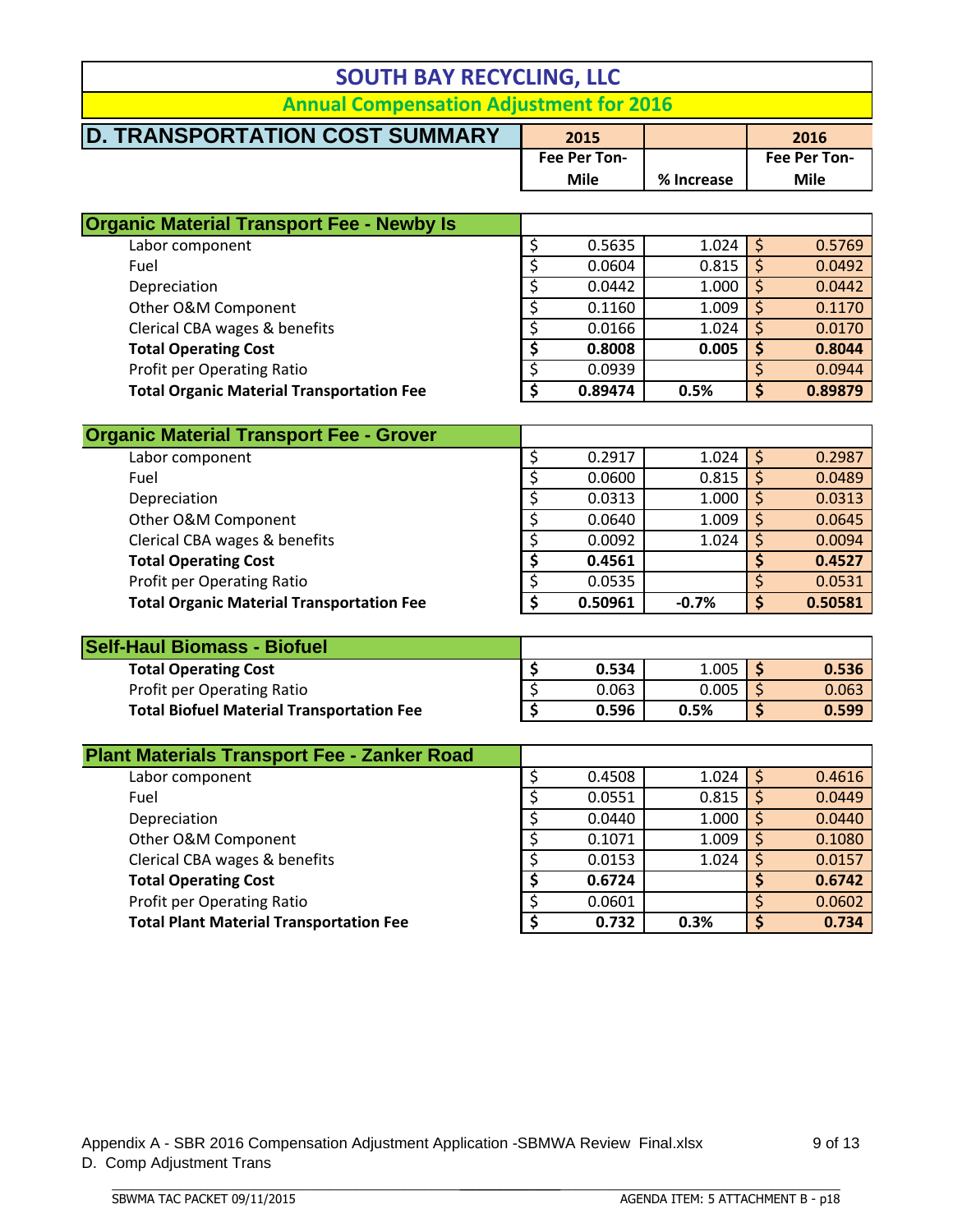|   | <b>SOUTH BAY RECYCLING, LLC</b>                                                                                                                                                                                              |        |                 |  |  |  |
|---|------------------------------------------------------------------------------------------------------------------------------------------------------------------------------------------------------------------------------|--------|-----------------|--|--|--|
|   | <b>Annual Compensation Adjustment for 2016</b>                                                                                                                                                                               |        |                 |  |  |  |
|   | <b>E. Index Summary</b>                                                                                                                                                                                                      |        |                 |  |  |  |
|   |                                                                                                                                                                                                                              | 2015   | 2016            |  |  |  |
| 1 | Index: U.S. Department of Labor, Bureau of Labor Statistics, Private<br>Industry Employment Cost Index for Total All workers (not<br>seasonally adjusted, total benefits, series no.<br>(CIU2030000000000i).                 |        |                 |  |  |  |
|   | <b>Workers Compensation &amp; Outside Contracted Workers (VRS)</b>                                                                                                                                                           |        |                 |  |  |  |
|   | Use-Factor<br>% Increase                                                                                                                                                                                                     | 1.0206 | 1.0245<br>2.45% |  |  |  |
| 2 | Index: U.S. Department of Labor, Bureau of Labor Statistics, Private<br>Industry Employment Cost Index for Service-Producing Industries<br>(seasonally adjusted, total compensation, series no.<br>(cis201s000000000i)       |        |                 |  |  |  |
|   | <b>CBA Labor</b>                                                                                                                                                                                                             |        |                 |  |  |  |
|   | Use-Factor                                                                                                                                                                                                                   | 1.0189 | 1.0238          |  |  |  |
|   | % Increase                                                                                                                                                                                                                   |        | 2.38%           |  |  |  |
| 3 | Index: U.S. Department of Labor, Bureau of Labor Statistics,<br>Producer Price Index - Commodity Index for #2 diesel fuel (not<br>seasonally adjusted, fuels and related products and power, series<br>no. (wpu057303).      |        |                 |  |  |  |
|   | <b>Fuel</b>                                                                                                                                                                                                                  |        |                 |  |  |  |
|   | Use-Factor                                                                                                                                                                                                                   | 0.9740 | 0.8146          |  |  |  |
|   | % Increase                                                                                                                                                                                                                   |        | $-18.54%$       |  |  |  |
| 4 | Index: U.S. Department of Labor, Bureau of Labor Statistics,<br>Consumer Price Index - All Urban Consumers, U.S. city average<br>(not seasonally adjusted, all items, base period: 1982-84=100, series<br>no. (cuur0000sa0). |        |                 |  |  |  |
|   | <b>Other O&amp;M</b>                                                                                                                                                                                                         |        |                 |  |  |  |
|   | Use-Factor                                                                                                                                                                                                                   | 1.0147 | 1.0107          |  |  |  |

% Increase **1.07%**

 $\_$  , and the set of the set of the set of the set of the set of the set of the set of the set of the set of the set of the set of the set of the set of the set of the set of the set of the set of the set of the set of th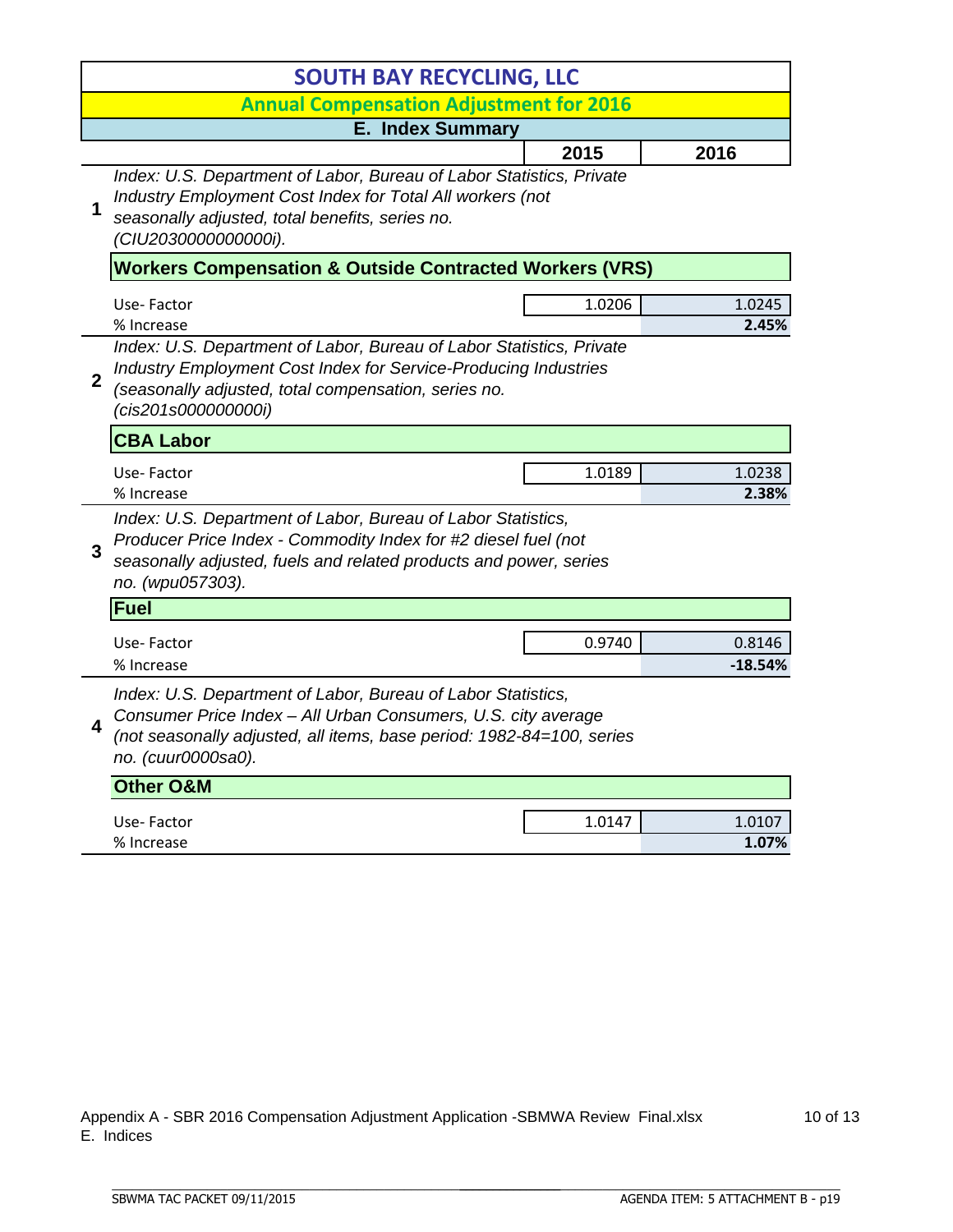| <b>SOUTH BAY RECYCLING, LLC</b>                                                                               |          |         |          |
|---------------------------------------------------------------------------------------------------------------|----------|---------|----------|
| <b>Annual Compensation Adjustment for 2016</b>                                                                |          |         |          |
| F. Department of Labor, Bureau of Statistics Cost Index Detail                                                |          |         |          |
|                                                                                                               |          |         |          |
|                                                                                                               |          |         |          |
| 1. Index: U.S. Department of Labor, Bureau of Labor Statistics, Private Industry Employment Cost Index for    |          |         |          |
| Total All workers (not seasonally adjusted, total benefits, series no. (CIU2030000000000i).                   |          |         |          |
| <b>Workers Compensation &amp; Third Party Labor (VRS)</b>                                                     |          |         |          |
|                                                                                                               | 2013     | 2014    | 2015     |
| Average Index                                                                                                 | 118.07   | 120.50  | 123.45   |
| % Change                                                                                                      | 1.87%    | 2.06%   | 2.45%    |
| Q1                                                                                                            | 118.16   | 121.40  | 124.50   |
| Q <sub>2</sub>                                                                                                | 119.80   | 122.70  |          |
| Q <sub>3</sub>                                                                                                | 120.30   | 123.10  |          |
| Q4                                                                                                            | 120.50   | 123.50  |          |
|                                                                                                               |          |         |          |
| 2. Index: U.S. Department of Labor, Bureau of Labor Statistics, Private Industry Employment Cost Index for    |          |         |          |
| Service-Producing Industries (seasonally adjusted, total compensation, series no. (cis201s000000000i)         |          |         |          |
| <b>Direct Labor (After CBA)</b>                                                                               |          |         |          |
|                                                                                                               | 2013     | 2014    | 2015     |
| Index 1ST QTR                                                                                                 | 117.55   | 119.78  | 122.63   |
| % Change                                                                                                      | 1.93%    | 1.89%   | 2.38%    |
| Q1                                                                                                            | 118.10   | 120.40  | 123.80   |
| Q <sub>2</sub>                                                                                                | 119.00   | 121.50  |          |
| Q <sub>3</sub>                                                                                                | 119.50   | 122.30  |          |
| Q4                                                                                                            | 120.20   | 122.90  |          |
|                                                                                                               |          |         |          |
|                                                                                                               |          |         |          |
| 3. Index: U.S. Department of Labor, Bureau of Labor Statistics, Producer Price Index - Commodity Index for #2 |          |         |          |
| diesel fuel (not seasonally adjusted, fuels and related products and power, series no. (wpu057303).           |          |         |          |
| Fuel                                                                                                          |          |         |          |
|                                                                                                               | 2013     | 2014    | 2015     |
| Avg Index Apr                                                                                                 | 323.28   | 314.87  | 256.49   |
| % Change                                                                                                      | $-0.78%$ | $-2.6%$ | $-18.5%$ |
| Jan                                                                                                           | 318.80   | 308.40  | 182.60   |
| Feb                                                                                                           | 341.70   | 322.00  | 189.90   |
| Mar                                                                                                           | 321.20   | 317.90  | 194.20   |
| Apr                                                                                                           | 319.00   | 318.60  | 183.30   |
| May                                                                                                           | 307.70   | 316.50  |          |
| Jun                                                                                                           | 304.80   | 308.80  |          |
| Jul                                                                                                           | 311.60   | 307.80  |          |
| Aug                                                                                                           | 319.30   | 306.90  |          |
| Sep                                                                                                           | 328.00   | 302.30  |          |
| Oct                                                                                                           | 318.40   | 283.40  |          |
| Nov                                                                                                           | 307.00   | 272.30  |          |
| Dec                                                                                                           | 314.70   | 229.90  |          |
|                                                                                                               |          |         |          |

Appendix A - SBR 2016 Compensation Adjustment Application -SBMWA Review Final.xlsx F. DOL Index Detail

 $\_$  , and the set of the set of the set of the set of the set of the set of the set of the set of the set of the set of the set of the set of the set of the set of the set of the set of the set of the set of the set of th

11 of 13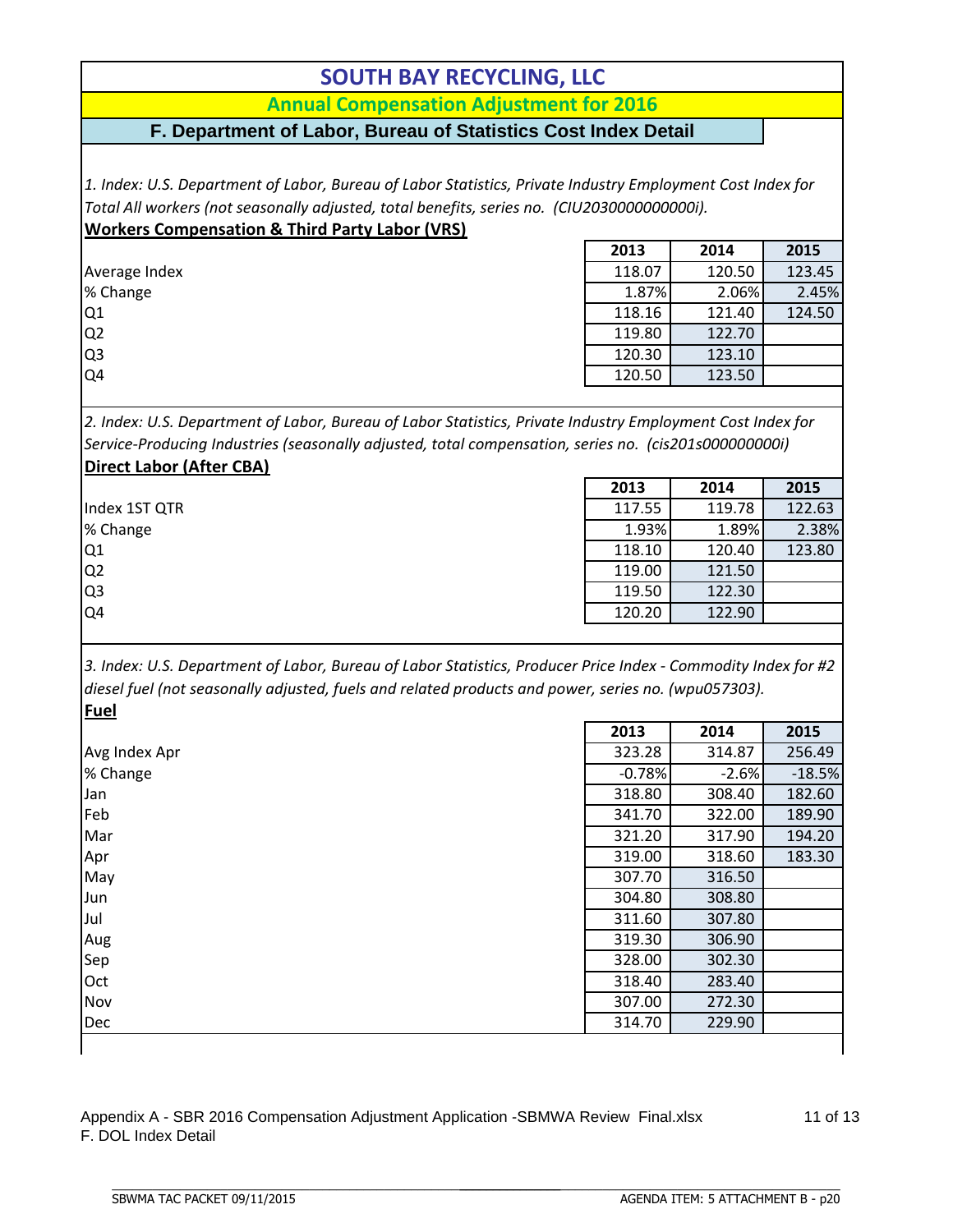**Annual Compensation Adjustment for 2016**

#### **F. Department of Labor, Bureau of Statistics Cost Index Detail**

4. Index: U.S. Department of Labor, Bureau of Labor Statistics, Consumer Price Index - All Urban Consumers, *U.S. city average (not seasonally adjusted, all items, base period: 1982‐84=100, series no. (cuur0000sa0).*

| Other O&M       |        |        |        |  |
|-----------------|--------|--------|--------|--|
|                 | 2013   | 2014   | 2015   |  |
| Avg Index April | 230.76 | 234.15 | 236.66 |  |
| % Change        | 1.69%  | 1.5%   | 1.1%   |  |
| Jan             | 230.28 | 233.92 | 233.71 |  |
| Feb             | 232.17 | 234.78 | 234.72 |  |
| Mar             | 232.77 | 236.29 | 236.12 |  |
| Apr             | 232.53 | 237.07 | 236.60 |  |
| May             | 232.95 | 237.90 |        |  |
| Jun             | 233.50 | 238.34 |        |  |
| Jul             | 233.60 | 238.25 |        |  |
| Aug             | 233.88 | 237.85 |        |  |
| Sep             | 234.15 | 238.03 |        |  |
| Oct             | 233.55 | 237.43 |        |  |
| Nov             | 233.07 | 236.15 |        |  |
| Dec             | 233.05 | 234.81 |        |  |

Appendix A - SBR 2016 Compensation Adjustment Application -SBMWA Review Final.xlsx F. DOL Index Detail

 $\_$  , and the set of the set of the set of the set of the set of the set of the set of the set of the set of the set of the set of the set of the set of the set of the set of the set of the set of the set of the set of th

12 of 13